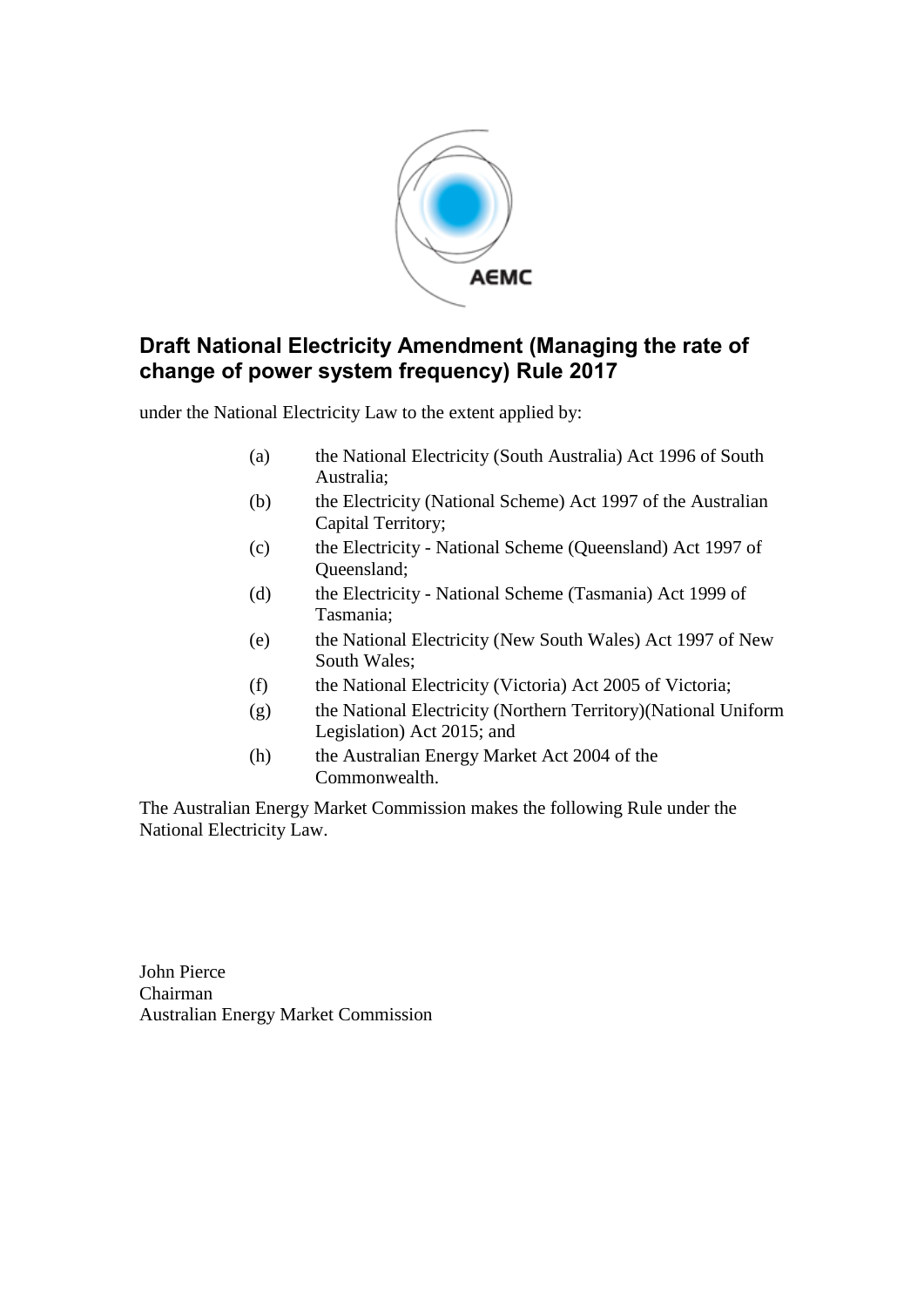## **1 Title of Rule**

This Rule is the *Draft National Electricity Amendment (Managing the rate of change of power system frequency) Rule 2017*.

## **2 Commencement**

Schedule [x](the savings and transitional schedule) commences operation on [date rule is made].

Schedules 1 to [x] commence operation on [1 July 2018].

## <span id="page-1-0"></span>**3 Amendment of the National Electricity Rules**

The National Electricity Rules are amended as set out in [Schedule 1.](#page-2-0)

## <span id="page-1-1"></span>**4 Amendment of the National Electricity Rules**

The National Electricity Rules are amended as set out in [Schedule 2.](#page-3-0)

## <span id="page-1-2"></span>**5 Amendment of the National Electricity Rules**

The National Electricity Rules are amended as set out in [Schedule 3.](#page-7-0)

### <span id="page-1-3"></span>**6 Amendment of the National Electricity Rules**

The National Electricity Rules are amended as set out in [Schedule 4.](#page-22-0)

## **7 Savings and Transitional Amendments to the National Electricity Rules**

The National Electricity Rules are amended as set out in [Schedule 5.](#page-22-0)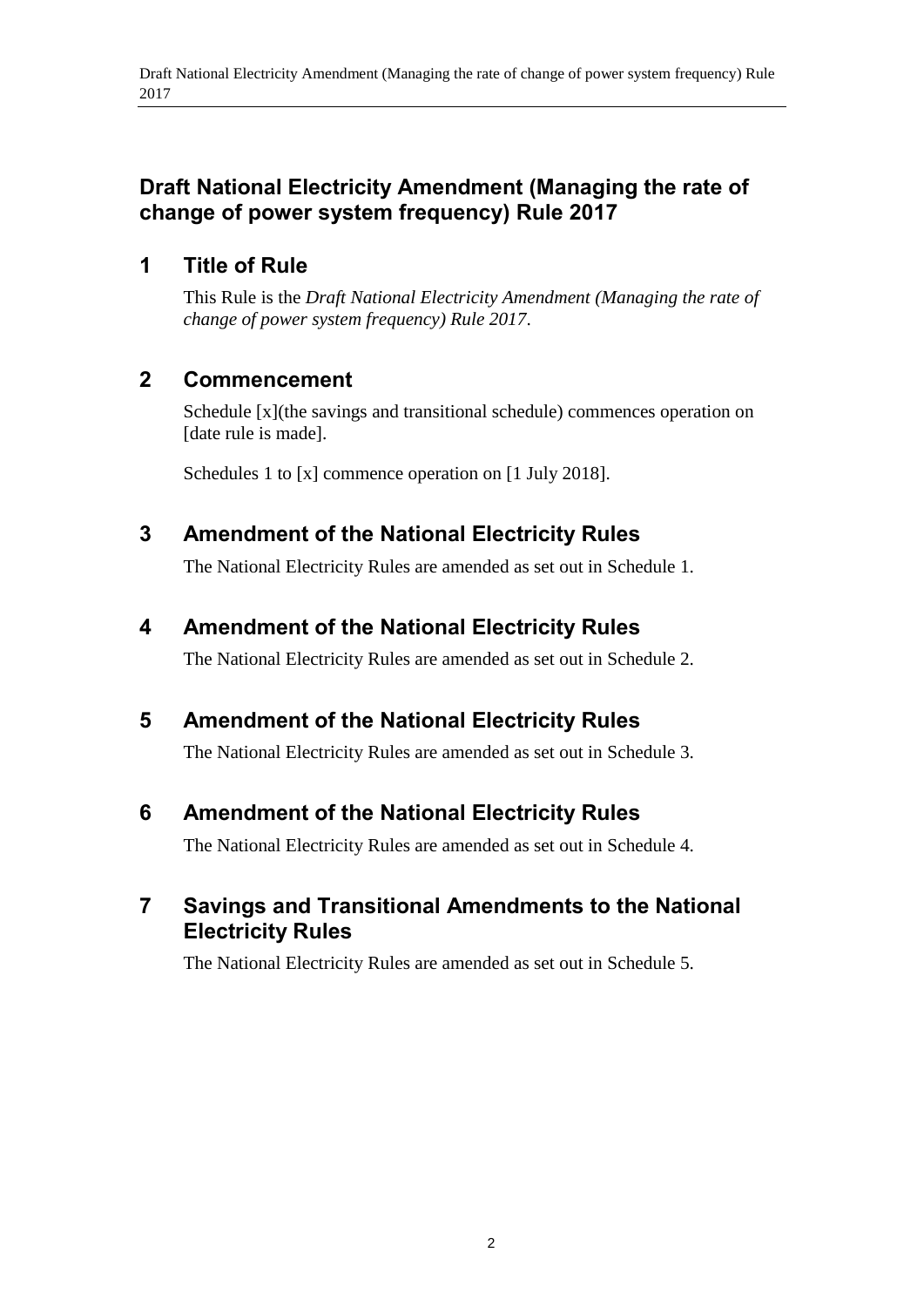### <span id="page-2-0"></span>**Schedule 1 Amendment to the National Electricity Rules**

[\(Clause 3\)](#page-1-0)

## **[1] Clause 3.9.7 Pricing for constrained -on scheduled generating units**

After clause 3.9.7(b), insert:

(c) In the event that an *inertia network service* under an *inertia services agreement* is *enabled* such that an *inertia generating unit* is *constrained on* in any *dispatch interval* to provide *inertia*, that *inertia generating unit* must comply with *dispatch instructions* from *AEMO* in accordance with its availability as specified in its *dispatch offer* but may not be taken into account in the determination of the *dispatch price* in that *dispatch interval* except to the extent that the *inertia generating unit* is *dispatched* at a level above its minimum *loading level*.

### **Note**

The AEMC proposes to recommend that this clause be classified as a civil penalty provision under the National Electricity (South Australia) Regulations.

(d) A *Scheduled Generator* that is *constrained on* in accordance with paragraph (c) is not entitled to receive from *AEMO* any compensation due to its *dispatch price* being less than its *dispatch offer price*.

## **[2] Clause 3.13.3 Standing data**

In clause  $3.13.3(q)(4)$  omit the second occurrence of "and".

## **[3] Clause 3.13.3 Standing data**

In clause  $3.13.3(q)(5)(ii)$  omit "." and substitute "; and".

## **[4] Clause 3.13.3 Standing data**

After clause 3.13.3(q)(5), insert:

(6) projections of *inertia shortfalls* in *inertia sub-networks*.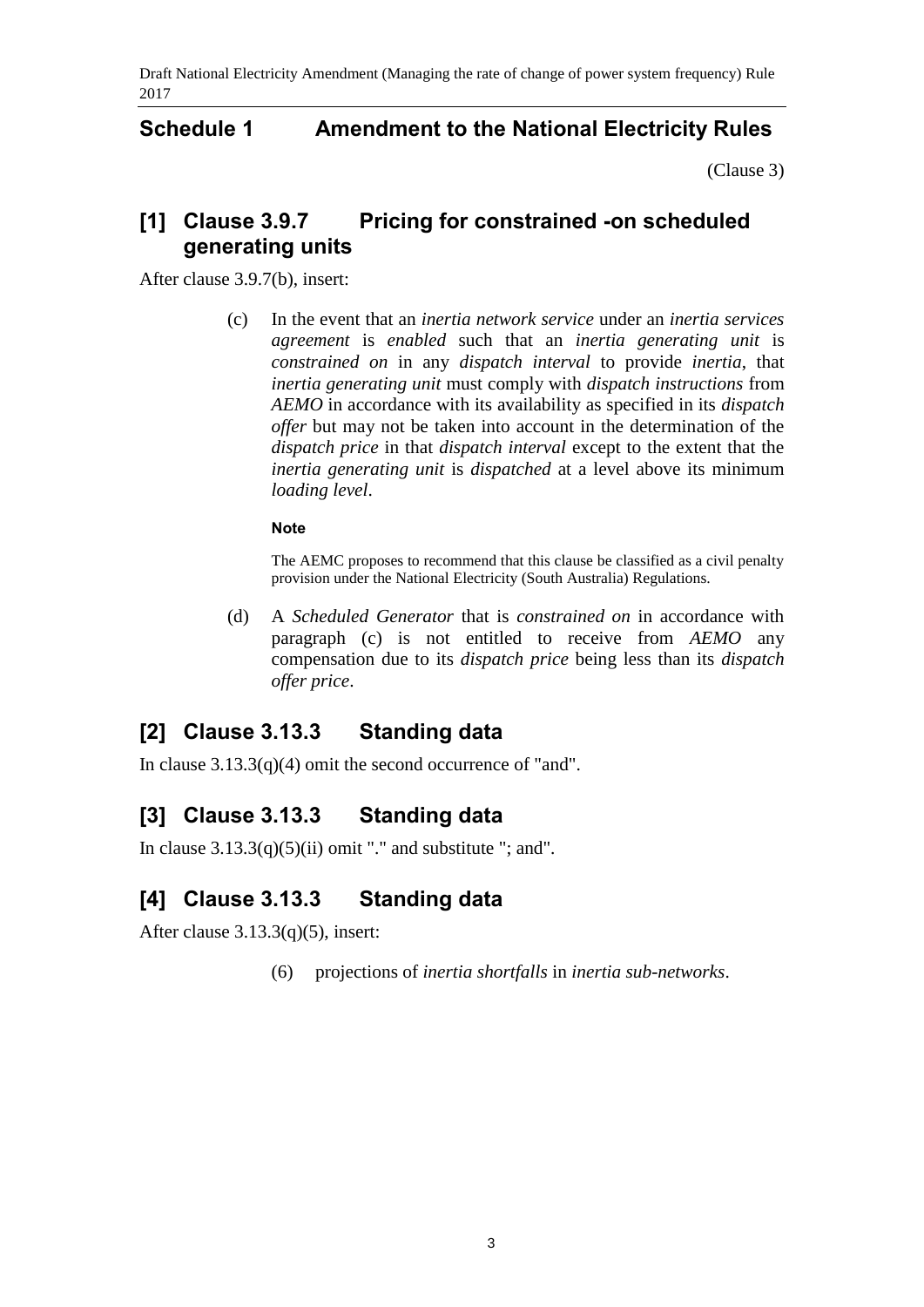## <span id="page-3-0"></span>**Schedule 2 Amendment to the National Electricity Rules**

[\(Clause4\)](#page-1-1)

## **[1] Clause 4.1.1 Purpose**

In clause 4.1.1(a)(3)(iv) after "*AEMO*", insert "and for *AEMO* to *enable inertia network services*."

### **[2] Clause 4.2.5 Technical envelope**

In clause 4.2.5(c)(7) after "requirements" insert "and *inertia network service* availability"

## **[3] Clause 4.2.6 General principles for maintaining power system security**

After clause 4.2.6(e), insert:

(f) Sufficient *inertia* should be available in each *inertia sub-network* to meet the applicable *inertia requirements*.

## **[4] Clause 4.3.1 Responsibility of AEMO for power system security**

In clause 4.3.1(o) after "*ancillary services*", insert "or *inertia network services*"

## **[5] Clause 4.3.1 Responsibility of AEMO for power system security**

After clause 4.3.1(pa), insert:

(pb) to determine the boundaries of *inertia sub-networks* and the *inertia requirements* for each *inertia sub-network* and to *enable inertia network services*;

### **[6] Clause 4.3.4 Network Service Providers**

After clause 4.3.4(i), insert:

(j) Each *Transmission Network Service Provider* that is an *Inertia Service Provider* for an *inertia sub-network* must make *inertia network services* available to *AEMO* in the *inertia sub-network* in accordance with clause 5.20B.4(b).

#### **Note**

The AEMC proposes to recommend that this clause be classified as a civil penalty provision under the National Electricity (South Australia) Regulations.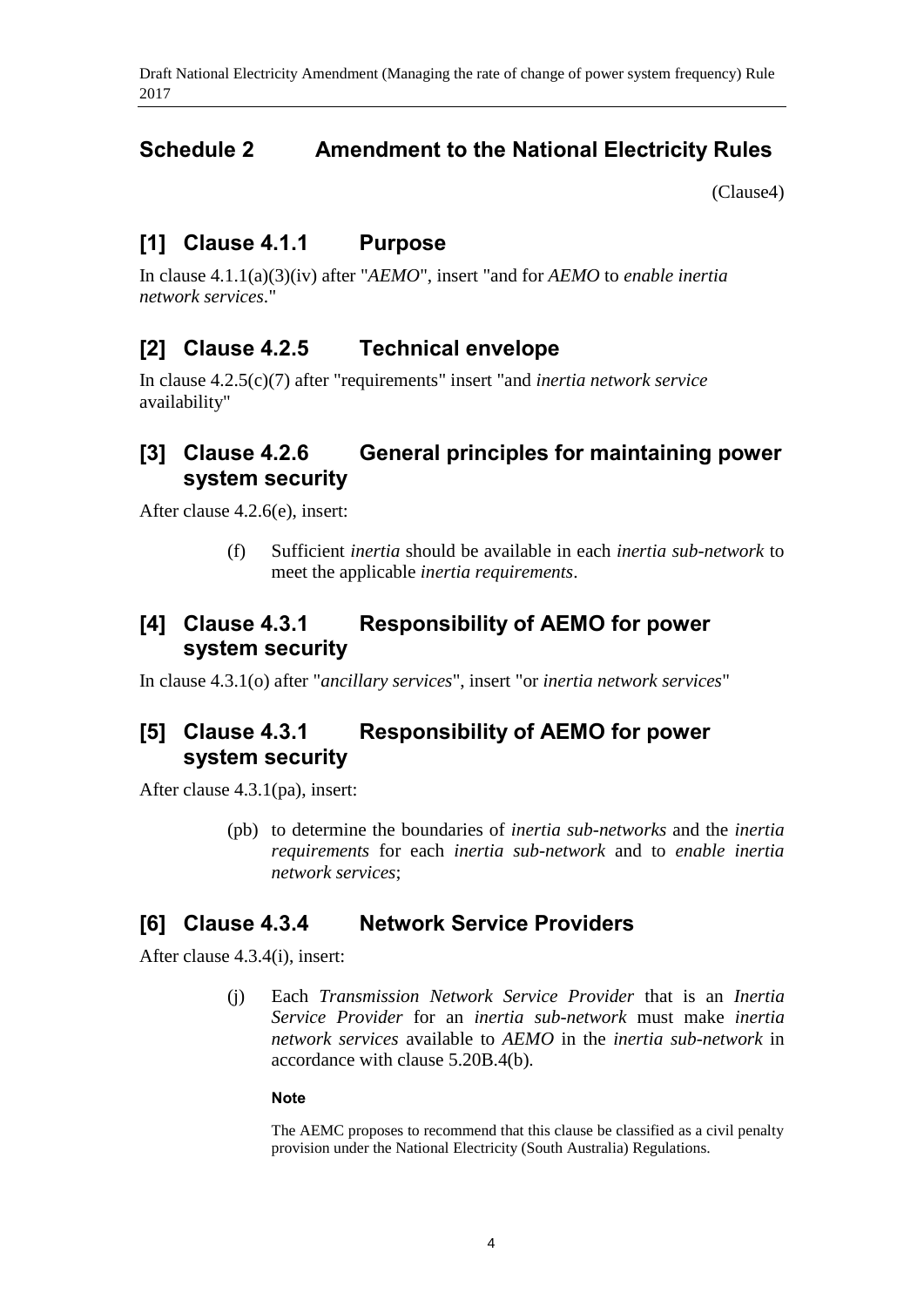(k) Each *Transmission Network Service Provider* that is an *Inertia Service Provider* must give *AEMO* information about *inertia network services* made available by the *Inertia Service Provider* in accordance with clause 5.20B.6 and must update *AEMO* if there is a material change to the information provided to *AEMO* under that clause.

### **Note**

The AEMC proposes to recommend that this clause be classified as a civil penalty provision under the National Electricity (South Australia) Regulations.

### **[7] New Clause 4.4.4 Instructions to enable inertia network services**

After clause 4.4.3, insert:

### **4.4.4 Instructions to enable inertia network services**

- (a) Where a *contingency event* that would result in the *islanding* of an *inertia sub-network* has been classified as a *credible contingency event* or defined as a *protected event AEMO* may at any time require a range and quantity of *inertia network services* to be *enabled* to maintain the *minimum threshold level of inertia* in an *inertia sub-network* at any time while the circumstances referred to in this paragraph continue.
- (b) Where an *inertia sub-network* is *islanded*:
	- (1) *AEMO* may *enable* a range and quantity of *inertia network services* that will provide *inertia* to the *inertia sub-network* to the level determined under subparagraph (2) at any time while the *inertia sub-network* remains *islanded*; and
	- (2) the level of *inertia* referred to in subparagraph (1) is:
		- (i) the *secure operating level of inertia* for the *inertia sub-network*; or
		- (ii) if the *secure operating level of inertia* for the *inertia sub-network* has been adjusted for activities approved by *AEMO* under clause 5.20B.5(a), that adjusted level of *inertia*.
- (c) In selecting the *inertia network services* to be *enabled* under paragraph (a) or (b), *AEMO* must use reasonable endeavours to select services higher in the order of priority specified by the *Inertia Service Provider* in its schedule of *inertia network services* given to *AEMO* under clause 5.20B.6(a) before services lower in the order of priority.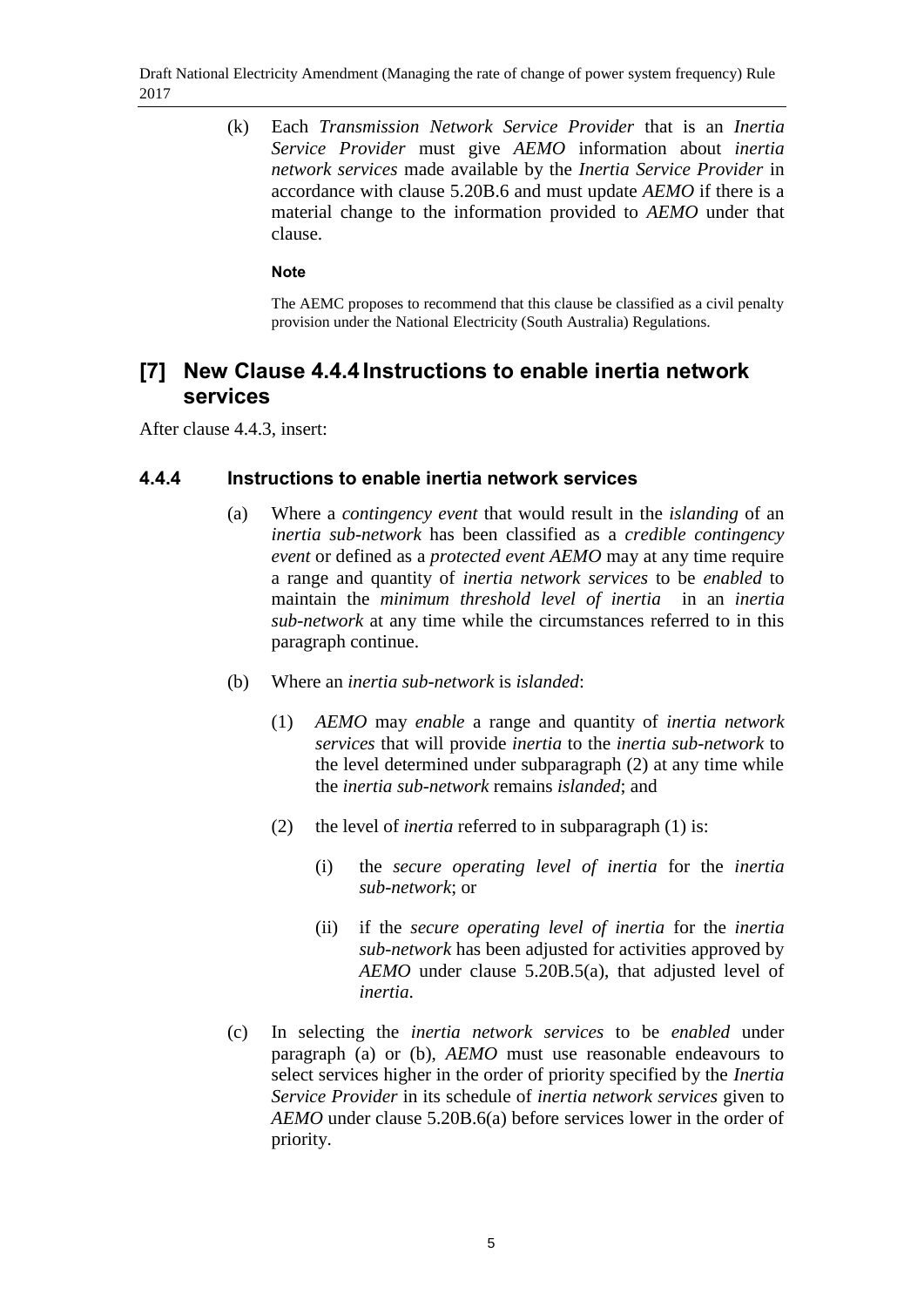- (d) For the purposes of paragraphs (a) and (b), *AEMO* may at any time give an instruction to a *Registered Participant* who has agreed with the *Transmission Network Service Provider* to provide *inertia network services* stating that *AEMO* requires *inertia network services* to be *enabled*. Where the *inertia network services* are provided by an *inertia generating unit*, the instruction must be given in accordance with the procedures for giving instructions to *generating units* under the *Rules*. Otherwise, the instruction must be given in accordance with the information about giving instructions applicable to the *inertia network service* approved by *AEMO* under clause 5.20B.6(e).
- (e) *AEMO* may at any time give an instruction stating that *AEMO* requires the provision of an *inertia network service* to cease. The instruction must be given in the manner provided for in paragraph (d).
- (f) An instruction to *enable* or cease providing *inertia network services* must include:
	- (1) specific reference to the *inertia network service* to which the instruction applies;
	- (2) the time the instruction is issued; and
	- (3) the time at which the service is to be *enabled* or cease, if that is different from the time the instruction is issued.
- (g) A *Registered Participant* providing an *inertia network service* must comply with an instruction given under paragraph (d) or (e) in accordance with the *Rules* and any information approved by *AEMO* under clause 5.20B.6(e), as applicable.

#### **Note**

The AEMC proposes to recommend that this clause be classified as a civil penalty provision under the National Electricity (South Australia) Regulations.

(h) A *Registered Participant* providing an *inertia network service* must ensure that appropriate personnel or electronic facilities are available at all times to receive and immediately act upon instructions issued by *AEMO* to *enable* the *inertia network service* or cease providing it.

#### **Note**

The AEMC proposes to recommend that this clause be classified as a civil penalty provision under the National Electricity (South Australia) Regulations.

## **[8] New Clause 4.9.9C Inertia network service availability changes**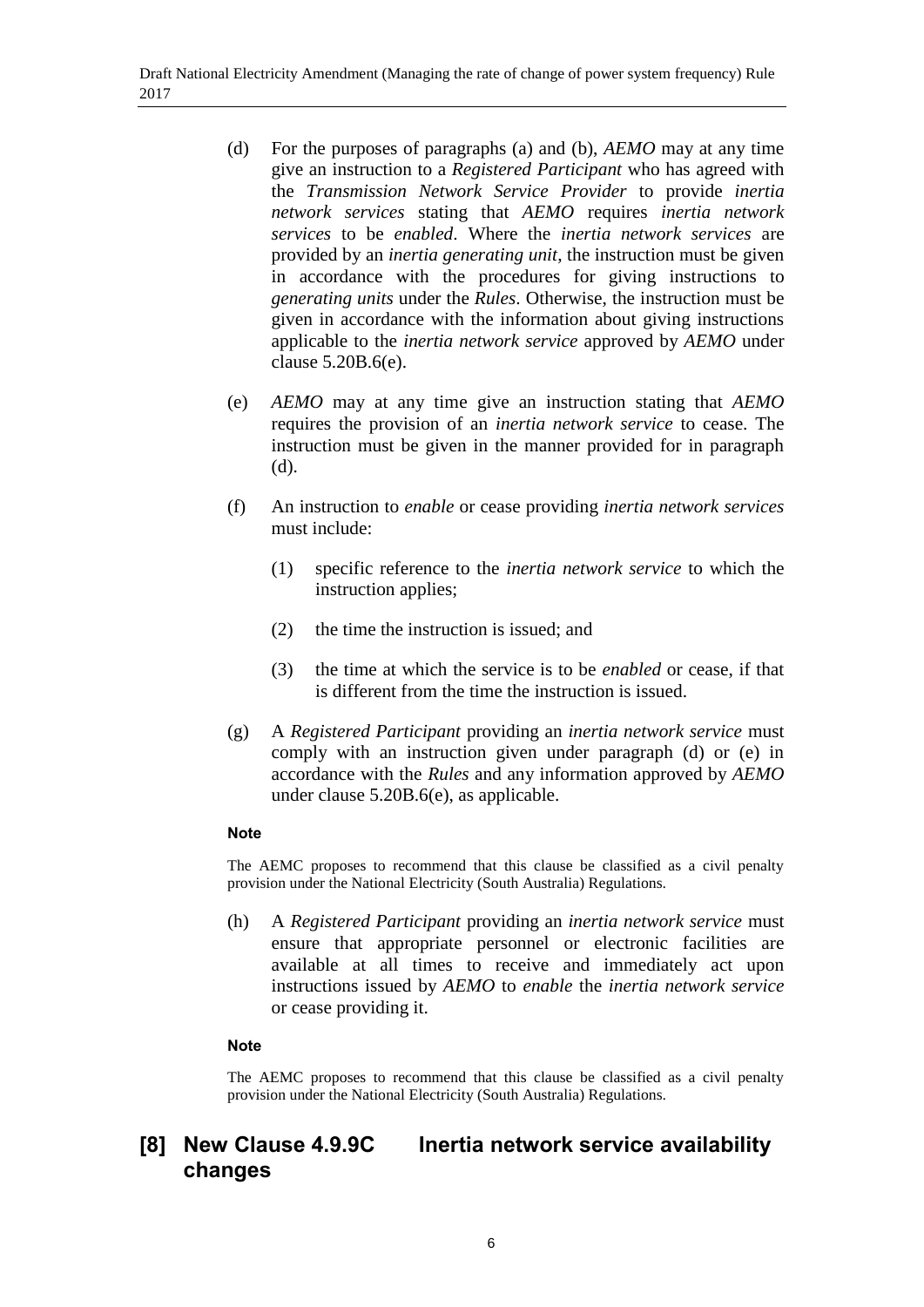After clause 4.9.9B, insert:

### **4.9.9C Inertia network service availability changes**

An *Inertia Service Provider* must, without delay, notify *AEMO* of any event which has changed or is likely to change the availability of any *inertia network service* in the schedule of *inertia network services* provided by the *Inertia Service Provider* to *AEMO* under clause 5.20B.6(a), as soon as the *Inertia Service Provider* becomes aware of the event.

### **Note**

The AEMC proposes to recommend this clause be classified as a civil penalty provision under the National Electricity (South Australia) Regulations.

## **[9] Clause 4.10.2 Transmission network operations**

In clause 4.10.2(c) after "*network support agreement*", insert ", *inertia services agreement*".

# **[10] Clause 4.11.1 Remote control and monitoring devices**

In clause 4.11.1(b) after "*ancillary services*", insert "or *inertia network services*".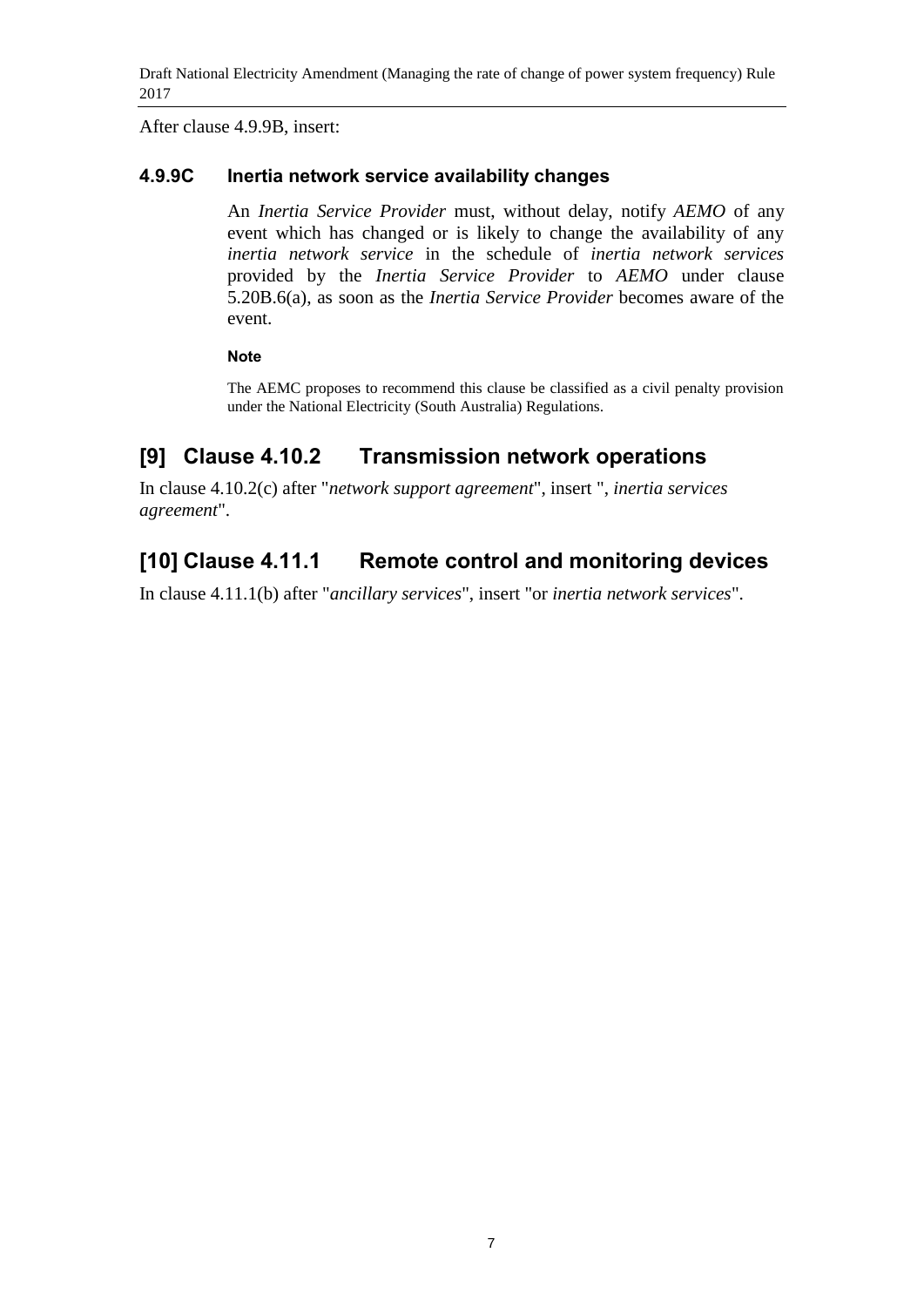## <span id="page-7-0"></span>**Schedule 3 Amendment to the National Electricity Rules**

[\(Clause 5\)](#page-1-2)

## **[1] Clause 5.1A.1 Purpose and Application**

After clause 5.1A.1(f)(5), insert:

(6) rule 5.20B.

## **[2] Clause 5.10.1 Content of Part D**

After clause 5.10.1(m), insert:

(m1) Clause 5.20B sets out the process for identifying and providing the *inertia requirements* of *inertia sub-networks*.

## **[3] Clause 5.12.2 Transmission Annual Planning Report**

Omit clause 5.12.2(c)(8) and substitute:

- (8) any information required to be included in an *Transmission Annual Planning Report* under:
	- (i) clause 5.16.3(c) in relation to a *network* investment which is determined to be required to address an urgent and unforeseen *network* issue; or
	- (ii) clause 5.20B.4(g) in relation to *network* investment and other activities to provide *inertia network services*;

## **[4] Clause 5.16.1 Principles**

In clause 5.16.1(b) after "corrective action", insert "or the provision of *inertia network services* required under clause 5.20B.4."

## **[5] Clause 5.16.3 Investments subject to the regulatory investment test for transmission**

In clause 5.16.3(a)(7) omit "or".

### **[6] Clause 5.16.3 Investments subject to the regulatory investment test for transmission**

In clause 5.16.3(a)(8) after "(including replacement transmission network assets)", insert "; or'.

## **[7] Clause 5.16.3 Investments subject to the regulatory investment test for transmission**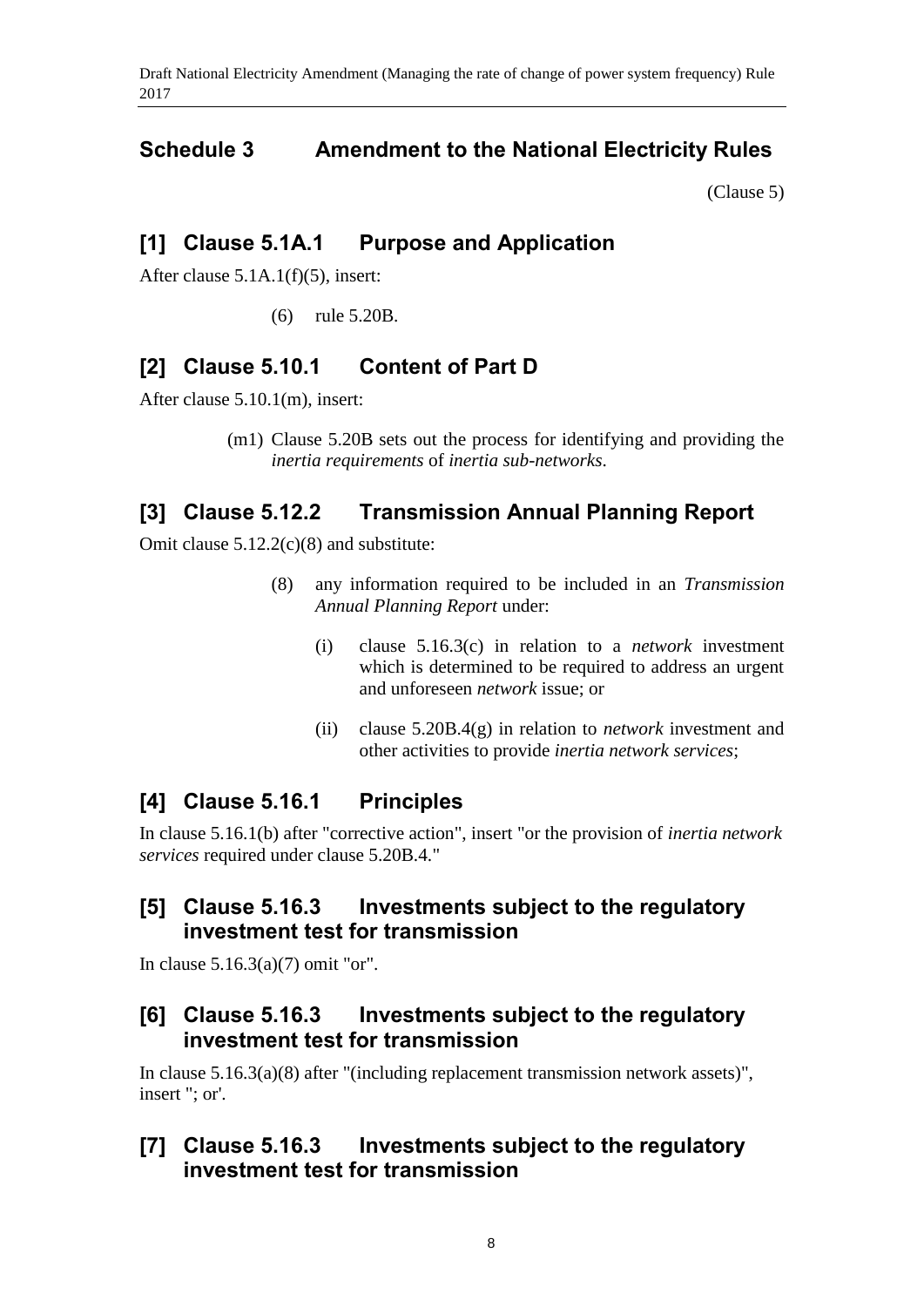After clause 5.16.3(a)(8), insert:

(9) the proposed expenditure is an *inertia support payment*.

## **[8] Clause 5.16.3 Investments subject to the regulatory investment test for transmission**

In clause 5.16.3(d), omit "subparagraphs  $(a)(1)-(7)$ " and substitute "paragraph  $(a)$ ".

# **[9] Clause 5.20.2 Publication of NTNDP**

In clause  $5.20.2(c)(12)$  omit "." and substitute "; and"

# **[10] Clause 5.20.2 Publication of NTNDP**

After clause  $5.20.2(c)(12)$ , insert:

(13) describe the boundaries of the *inertia sub-networks* and related *inertia requirements* determined by *AEMO* under rule 5.20B and if in *AEMO*'s assessment there is an *inertia shortfall* or an *inertia shortfall* has been remedied, the other matters required under clause 5.20B.3(c) or (d) as applicable.

## **[11] New Rule 5.20B Inertia sub-networks and requirements**

After rule 5.20A, insert:

### **5.20B Inertia sub-networks and requirements**

### **5.20B.1 Boundaries of inertia sub-networks**

- (a) For the purpose of determining the required levels of *inertia* in the *national grid*, the *connected transmission systems* forming part of the *national grid* are to be divided into *inertia sub-networks*.
- (b) *AEMO* must determine the boundaries of *inertia sub-networks* and may from time to time adjust the boundaries, including adjustments that result in new *inertia sub-networks*.
- (c) The boundaries of an *inertia sub-network* must be aligned with the boundaries of a *region* or wholly confined within a *region*.
- (d) Subject to paragraph (c), in determining and adjusting the boundaries of *inertia sub-networks*, *AEMO* must take into account the following matters:
	- (1) *connections* between the proposed *inertia sub-network* and adjacent parts of the *national grid*;
	- (2) the likelihood of the proposed *inertia sub-network* being *islanded*; and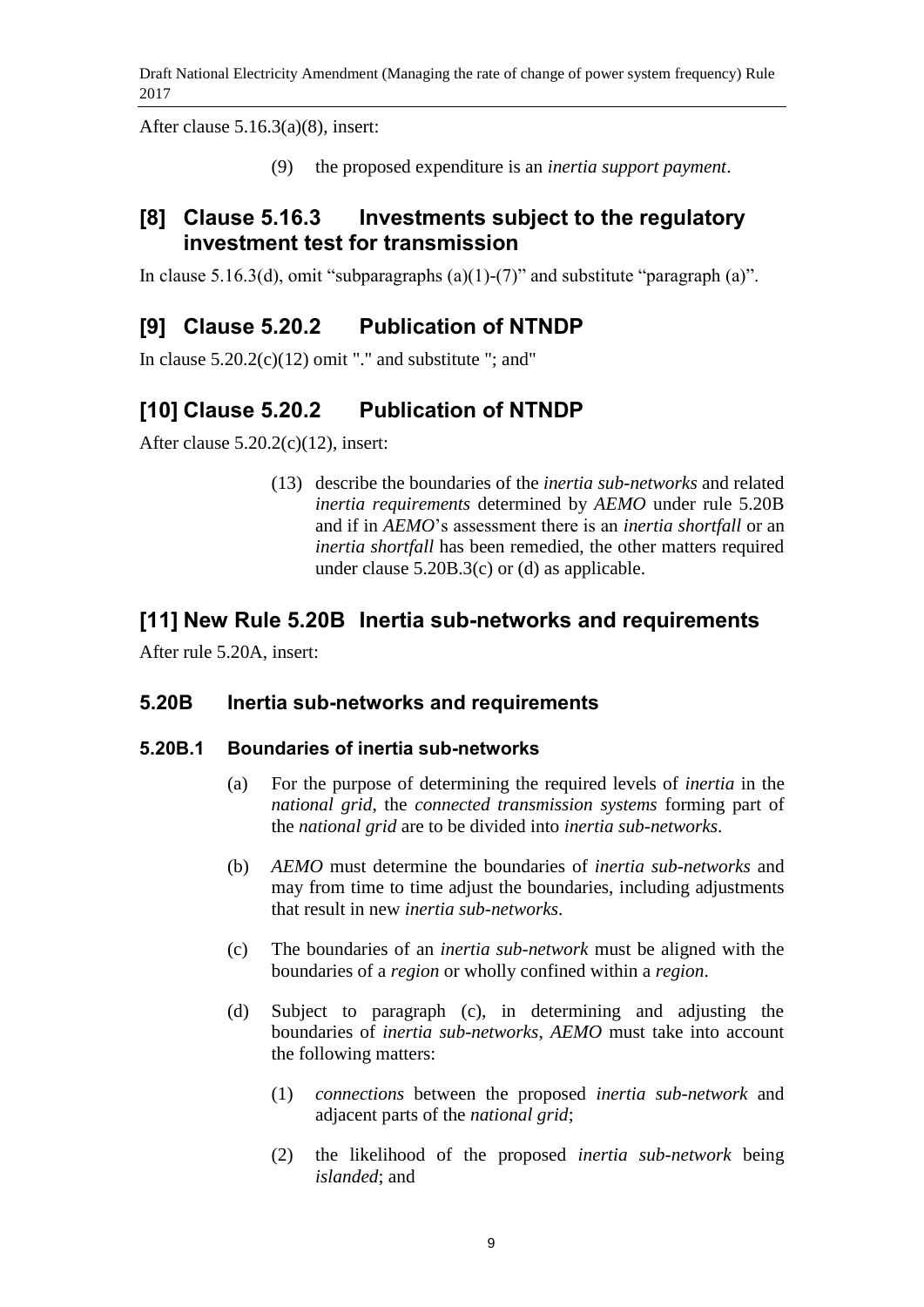- (3) the criticality and practicality of maintaining the proposed *inertia sub-network* in a *satisfactory operating state* if it is *islanded* and being able to return to a *secure operating state* while *islanded*.
- (e) In determining and adjusting the boundaries of *inertia sub-networks*, *AEMO* must comply with the *Rules consultation procedures*.
- (f) *AEMO* must *publish* the boundaries of the *inertia sub-networks* and any adjustments in the *NTNDP*.

### **5.20B.2 Inertia requirements**

- (a) The *inertia requirements* to be determined for each *inertia sub-network* are:
	- (1) the *minimum threshold level* of *inertia*, being the minimum level of *inertia* required to operate the *inertia sub-network* in a *satisfactory operating state* when the *inertia sub-network* is *islanded*; and
	- (2) the *secure operating level of inertia*, being the minimum level of *inertia* required to operate the *inertia sub-network* in a *secure operating state* when the *inertia sub-network* is *islanded*.
- (b) *AEMO* must develop and publish and may amend an *inertia requirements procedure* setting out the process it will use to determine the *inertia requirements* for each *inertia sub-network*. In developing and amending the *inertia requirements procedure*, *AEMO* must comply with the *Rules consultation procedures*.
- (c) The *inertia requirements procedure* must provide for *AEMO* to take the following matters into account in determining the *secure operating level of inertia*:
	- (1) the capabilities and expected response times provided by *generating units* providing *market ancillary services* (other than the *regulating raise service* or *regulating lower service*) in the *inertia sub-network*;
	- (2) the maximum *load shedding* or *generation shedding* expected to occur on the occurrence of any *credible contingency event* affecting the *inertia sub-network* when the *inertia sub-network* is *islanded*; and
	- (3) additional *inertia* needed to account for the possibility of a reduction in *inertia* if the *contingency event* that occurs is the loss of a *synchronous generating unit*.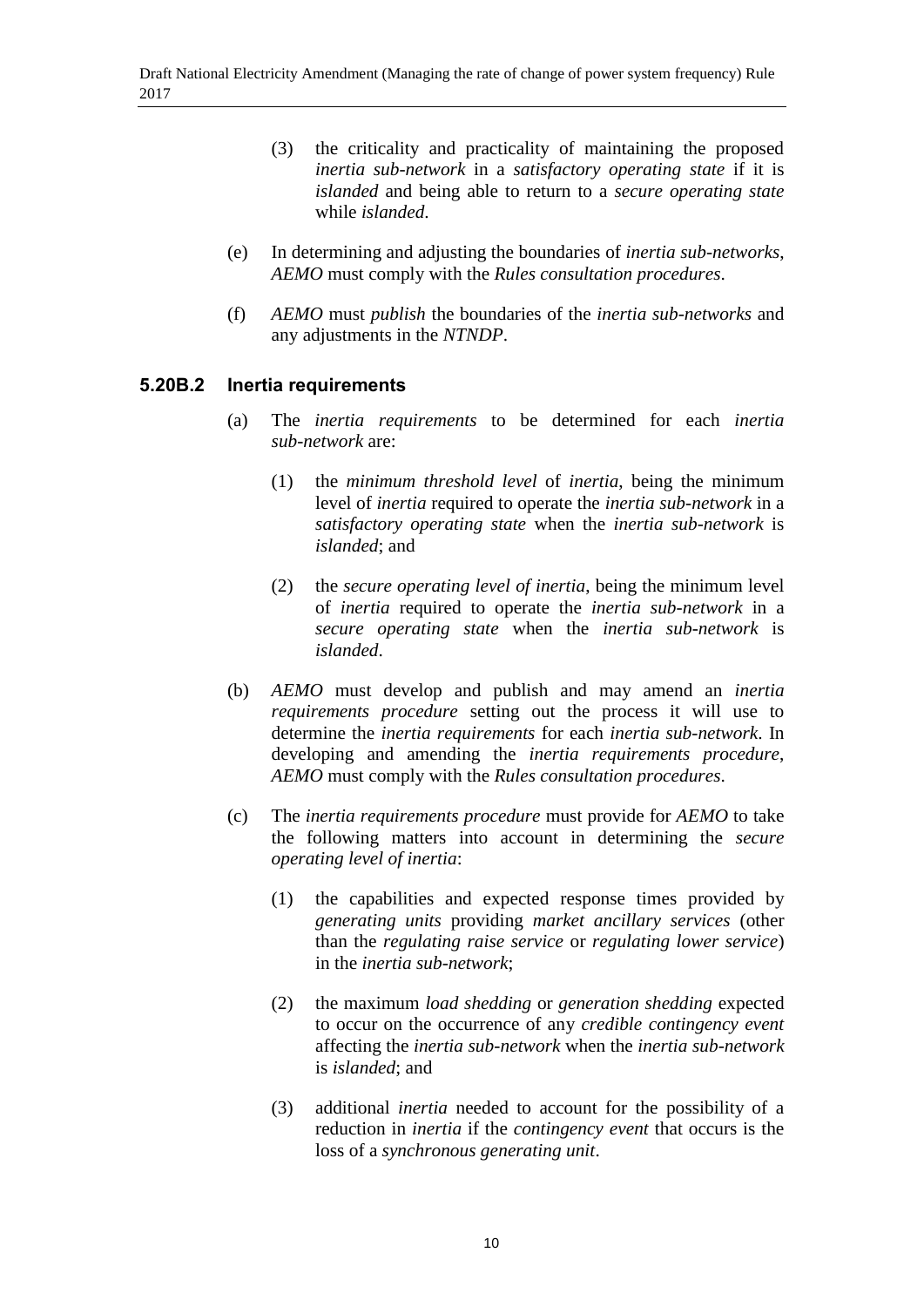- (d) *AEMO* must from time to time determine the *inertia requirements* for *inertia sub-networks* applying the *inertia requirements procedure*. *AEMO* must make a determination under this paragraph:
	- (1) subject to subparagraph (2) and any other requirements under the *Rules*, for any *inertia sub-network*, no more than once in every 12 month period; and
	- (2) for each affected *inertia sub-network*, as soon as reasonably practical after becoming aware of a major unforeseen change to the *power system* likely to affect the *inertia requirements* for the *inertia sub-network* (such as retirement of a *synchronous generating unit*).
- (e) *AEMO* must *publish* the *inertia requirements* determined for each *inertia sub-network* in the *NTNDP* together with the results of its assessment under clause 5.20B.3.

### **5.20B.3 Inertia shortfalls**

- (a) *AEMO* must immediately following its determination of the *inertia requirements* for an *inertia sub-network* under clause 5.20B.2(d) assess:
	- (1) the level of *inertia* typically provided in the *inertia sub-network* having regard to typical patterns of *dispatched generation* in *central dispatch*;
	- (2) whether in *AEMO*'s reasonable opinion, there is or is likely to be an *inertia shortfall* in the *inertia sub-network*; and
	- (3) where *AEMO* has previously assessed that there was or was likely to be an *inertia shortfall*, whether in *AEMO*'s reasonable opinion that *inertia shortfall* has been or will be remedied.
- (b) In making its assessment under subparagraph (a)(2) for an *inertia sub-network*, *AEMO* must take into account:
	- (1) when *AEMO* reasonably expects that the levels of *inertia* that are typically provided in the *inertia sub-network* will fall below the *secure operating level of inertia*;
	- (2) over what time period and to what extent the *inertia* that is typically provided in the *inertia sub-network* is or is likely to be below the *secure operating level of inertia*;
	- (3) the levels of *inertia* that are typically provided in adjacent *connected inertia sub-networks* and the likelihood of the *inertia sub-network* becoming *islanded*; and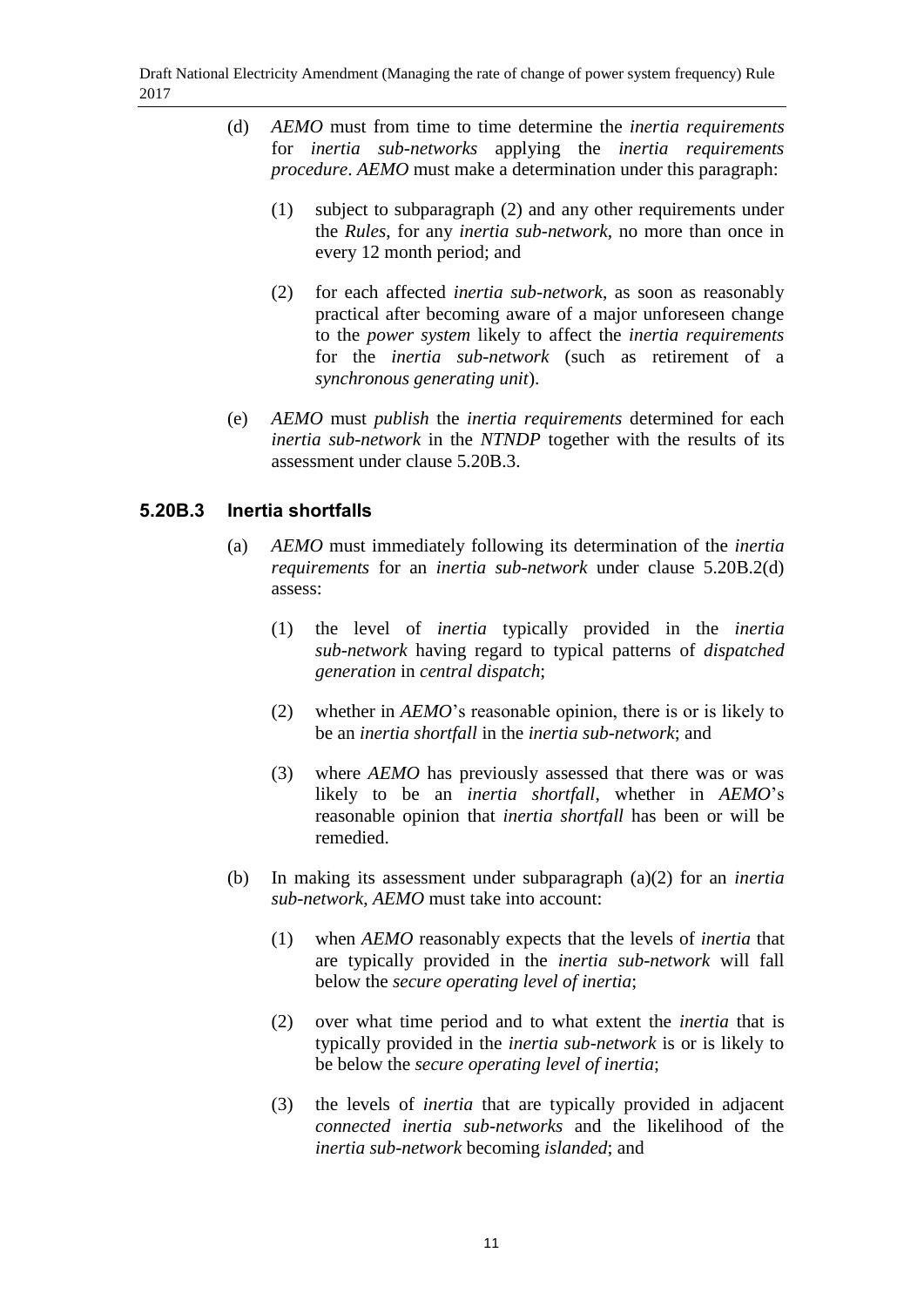- (4) any other matters that *AEMO* reasonably considers to be relevant in making its assessment.
- (c) If *AEMO* assesses that there is or is likely to be an *inertia shortfall* in any *inertia sub-network*, *AEMO* must:
	- (1) give notice of that assessment in its *NTNDP*;
	- (2) specify the identity of the *Inertia Service Provider* for the *inertia sub-network* as determined under clause 5.20B.4(a); and
	- (3) specify the date by which the *Inertia Service Provider* referred to in subparagraph (2) must ensure the availability of *inertia network services* in accordance with clause 5.20B.4(b), which must not be earlier than 12 months after the *NTNDP* is published.
- (d) If *AEMO* assesses that an *inertia shortfall* in an *inertia sub-network* has been or will be remedied, *AEMO* must:
	- (1) give notice of that assessment in its *NTNDP*; and
	- (2) specify the date from which the obligation of the relevant *Inertia Service Provider* under clause 5.20B.4(b) ceases, which must not be earlier than 12 months after the *NTNDP* is published.

### **5.20B.4 Inertia Service Provider to make available inertia services**

- (a) The *Inertia Service Provider* for an *inertia sub-network* is:
	- (1) the *Transmission Network Service Provider* for the *inertia sub-network*; or
	- (2) if there is more than one *Transmission Network Service Provider* for the *inertia sub-network*, the *jurisdictional planning body* for the *participating jurisdiction* in which the *inertia sub-network* is located.
- (b) If *AEMO* gives notice in an *NTNDP* under clause 5.20B.3(c)(1) that *AEMO* has assessed that there is or is likely to be an *inertia shortfall* in an *inertia sub-network*, the *Inertia Service Provider* for the *inertia sub-network* must make *inertia network services* available in accordance with paragraph (c) that when *enabled* will provide *inertia* to:
	- (1) the *secure operating level of inertia*; or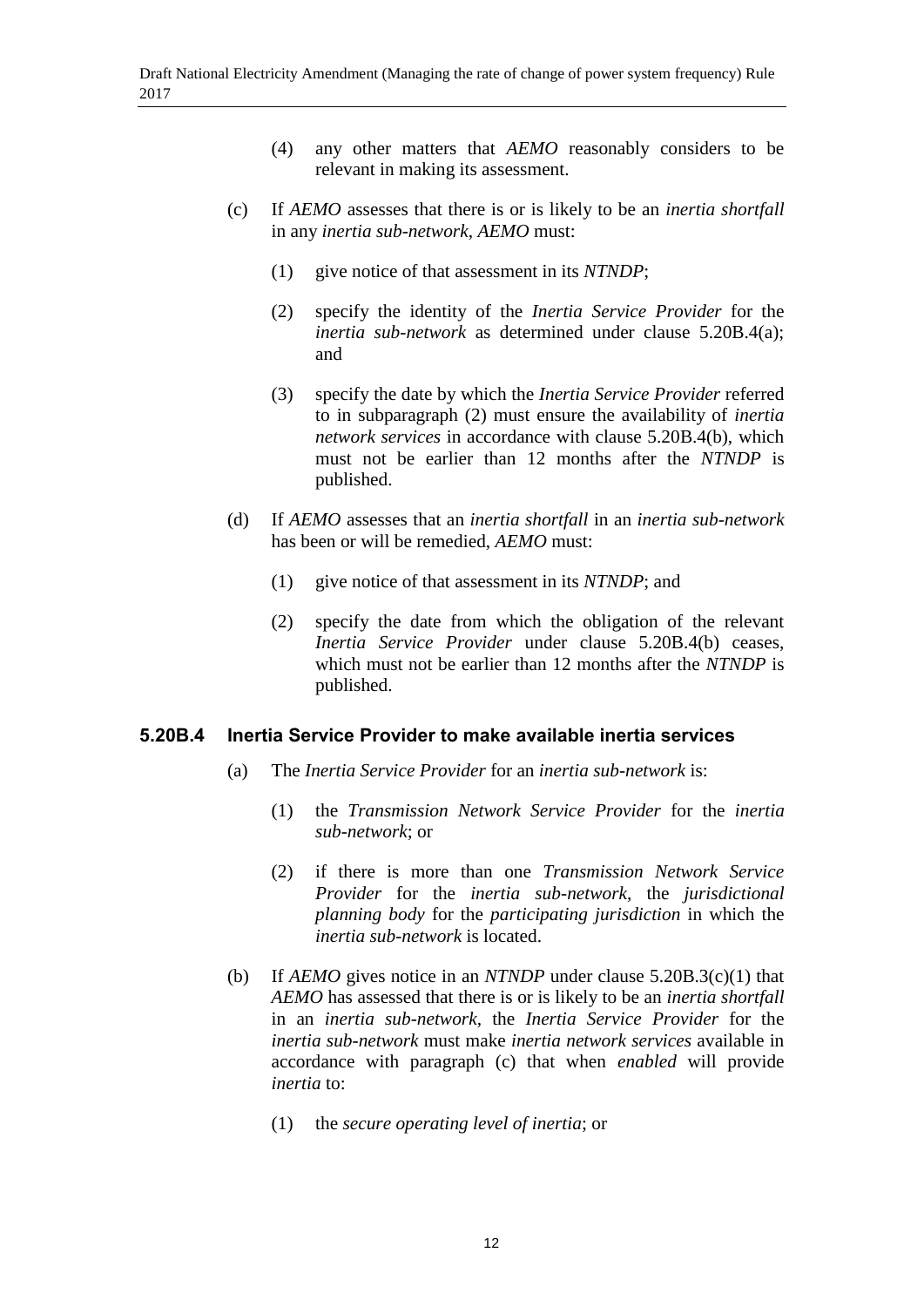- (2) the *secure operating level of inertia* as adjusted in accordance with any agreement with *AEMO* under clause 5.20B.5(a), but not less than the *minimum threshold level of inertia*.
- (c) For the purposes of paragraph (b), an *Inertia Service Provider* for an *inertia sub-network* must:
	- (1) make the *inertia network services* available by the date specified by *AEMO* in the *NTNDP* under clause 5.20B.3(c)(3);
	- (2) make a range and level of *inertia network services* available such that it is reasonably likely that *inertia network services* that provide the required level of *inertia* when *enabled* are continuously available, taking into account planned *outages* and the risk of unplanned *outages*;
	- (3) ensure that the *inertia network services* that when *enabled* provide *inertia* up to the *minimum threshold level of inertia* are qualifying *inertia network services* as specified in paragraph (d);
	- (4) ensure that the *inertia network services* that when *enabled* provide *inertia* beyond the *minimum threshold level of inertia* up to the *secure operating level of inertia* or where applicable, the *secure operating level of inertia* as adjusted by agreement with *AEMO* under clause 5.20B.5(a), are qualifying *inertia network services* as specified in paragraph (e); and
	- (5) maintain the availability of those *inertia network services* until the date the *Inertia Service Provider's* obligation ceases, as specified by *AEMO* under clause 5.20B.3(d)(2).
- (d) The *inertia network services* that qualify to provide *inertia* up to the *minimum threshold level of inertia* are:
	- (1) *inertia network services* made available by the *Inertia Service Provider* investing in its *network* through the installation, commissioning and operation of a *synchronous condensor*; and
	- (2) *inertia network services* made available to the *Inertia Service Provider* by a *Registered Participant* and provided by means of a *synchronous generating unit* or a *synchronous condensor* under an *inertia services agreement*.
- (e) The *inertia network services* that qualify to provide *inertia* beyond the *minimum threshold level of inertia* up to the *secure operating level of inertia* are:
	- (1) the *inertia network services* mentioned in paragraph (d);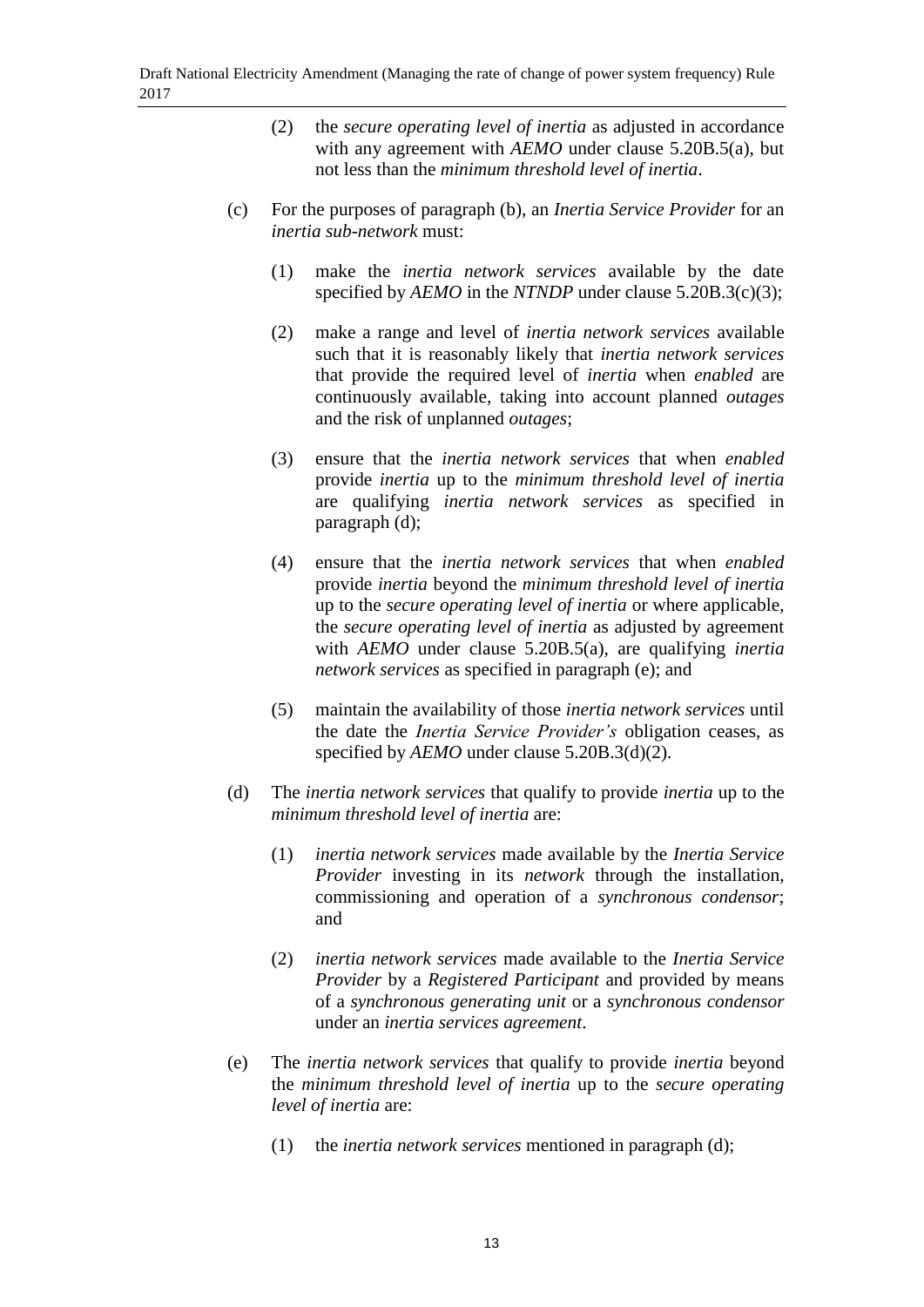- (2) *inertia network services* made available by the *Inertia Service Provider* investing in its *network* other than those mentioned in paragraph (d); and
- (3) *inertia network services* made available to the *Inertia Service Provider* by a *Registered Participant* under an *inertia services agreement* other than those mentioned in paragraph (d).
- (f) An *Inertia Service Provider* required to make *inertia network services* available under paragraph (b) must seek to identify and procure the least cost option or combination of options that will satisfy its obligation within the time specified in subparagraph  $(c)(1)$ .
- (g) An *Inertia Service Provider* must provide information in its *Transmission Annual Planning Report* about the activities undertaken to satisfy its obligation to make *inertia network services* available under paragraph (b). If the *Inertia Service Provider* proposes *network* investment for that purpose, the *Inertia Service Provider* must provide the following information in its next *Transmission Annual Planning Report*:
	- (1) the date when the proposed relevant *network* investment became or will become operational;
	- (2) the purpose of the proposed relevant *network* investment; and
	- (3) the total cost of the proposed relevant *network* investment.
- (h) An *Inertia Service Provider* required to make *inertia network services* available under paragraph (b) may include the cost of *inertia support payments* in the calculation of *network support payments* in accordance with Chapter 6A.

### **5.20B.5 Other activities**

- (a) *AEMO* may at the request of an *Inertia Service Provider* approve activities under this clause and agree corresponding adjustments to the *secure operating level of inertia* for the purposes of clause 5.20B.4(b)(2) where the activities:
	- (1) are to be undertaken by the *Inertia Service Provider* or provided as a service to the *Inertia Service Provider*;
	- (2) are not *inertia network services*; and
	- (3) *AEMO* is satisfied the activities will contribute to operation of the *inertia sub-network* in a *secure operating state* when the *inertia sub-network* is *islanded*.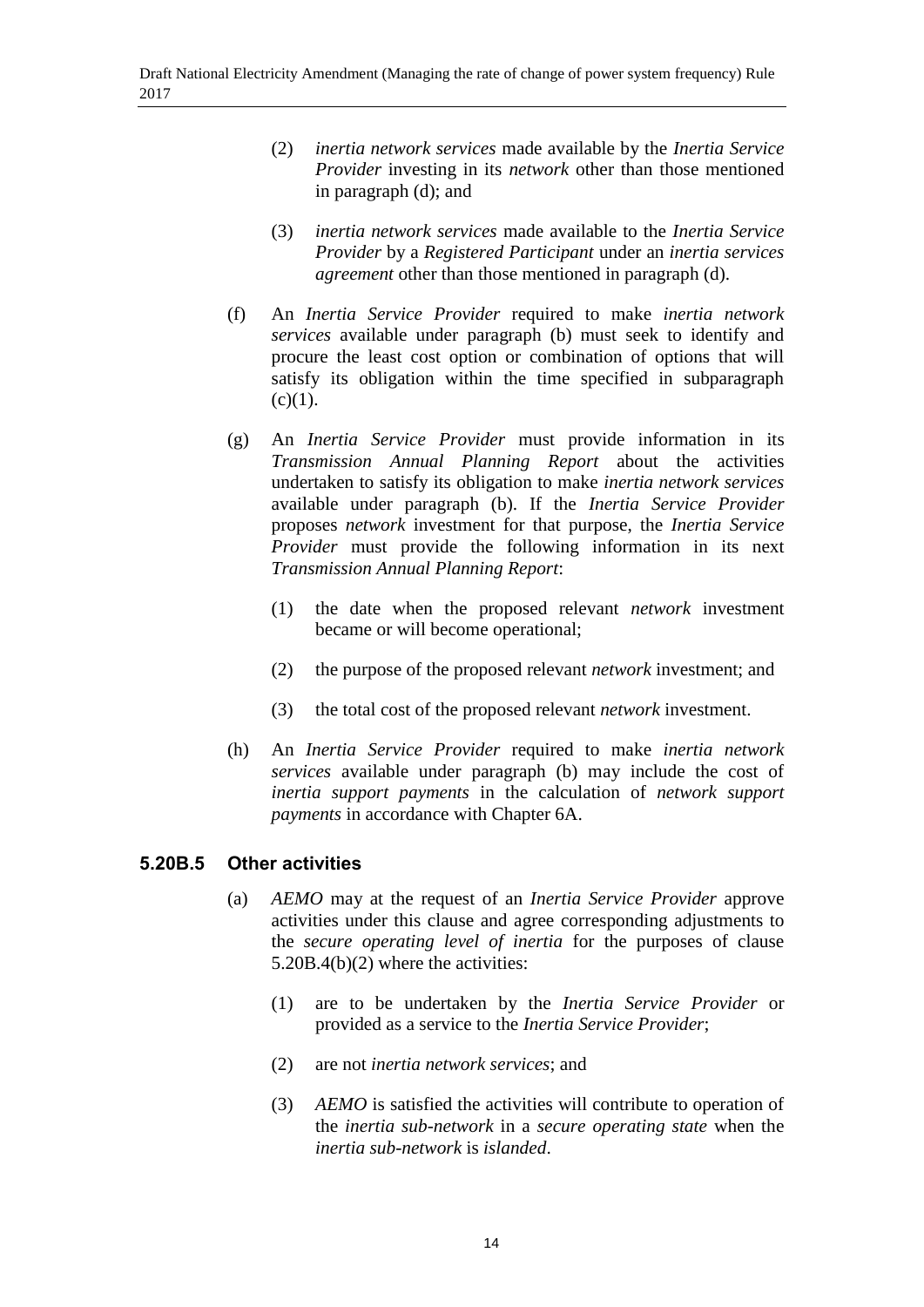#### **Note**

If approved by *AEMO* under paragraph (a), paragraph (a) may allow activities such as installing or contracting for the provision of *frequency* control services, installing emergency protection schemes or contracting with *Generators* in relation to the operation of their *generating units* in specified conditions.

- (b) For the purposes of clause 5.20B.4(b)(2), an adjustment for activities approved under paragraph (a) will apply to the level determined by *AEMO* and only where and to the extent that the approved activity is *enabled* and performing in accordance with the conditions of any approval determined by *AEMO*.
- (c) An *Inertia Service Provider* making a request under paragraph (a) must give *AEMO*:
	- (1) details of the proposed activity and the other information about the proposed activity consistent with the requirements of clause 5.20B.6(c);
	- (2) the proposed technical specification and performance standards and the information necessary for *AEMO* to give instructions to *enable* the activity consistent with the requirements of clause 5.20B.6(d);
	- (3) information about how the activity will contribute to operation of the *inertia sub-network* in a *secure operating state* when the *inertia sub-network* is *islanded*;
	- (4) the *Inertia Service Provider's* proposal for calculating adjustments to be made and the times they will apply; and
	- (5) any other information requested by *AEMO* in connection with the request.
- (d) *AEMO* may give or withhold its approval under this clause in its discretion and subject to any conditions determined by *AEMO*.
- (e) The technical specification, performance standards and information necessary for *AEMO* to give instructions referred to in paragraph (c)(2) and any change to them must be approved by *AEMO*.
- (f) An *Inertia Service Provider* must obtain *AEMO's* approval under paragraph (a) before any change to the technical specification, performance standards or procedures to give instructions that apply to an activity approved under paragraph (a) comes into effect.

#### **Note**

The AEMC proposes to recommend that this clause be classified as a civil penalty provision under the National Electricity (South Australia) Regulations.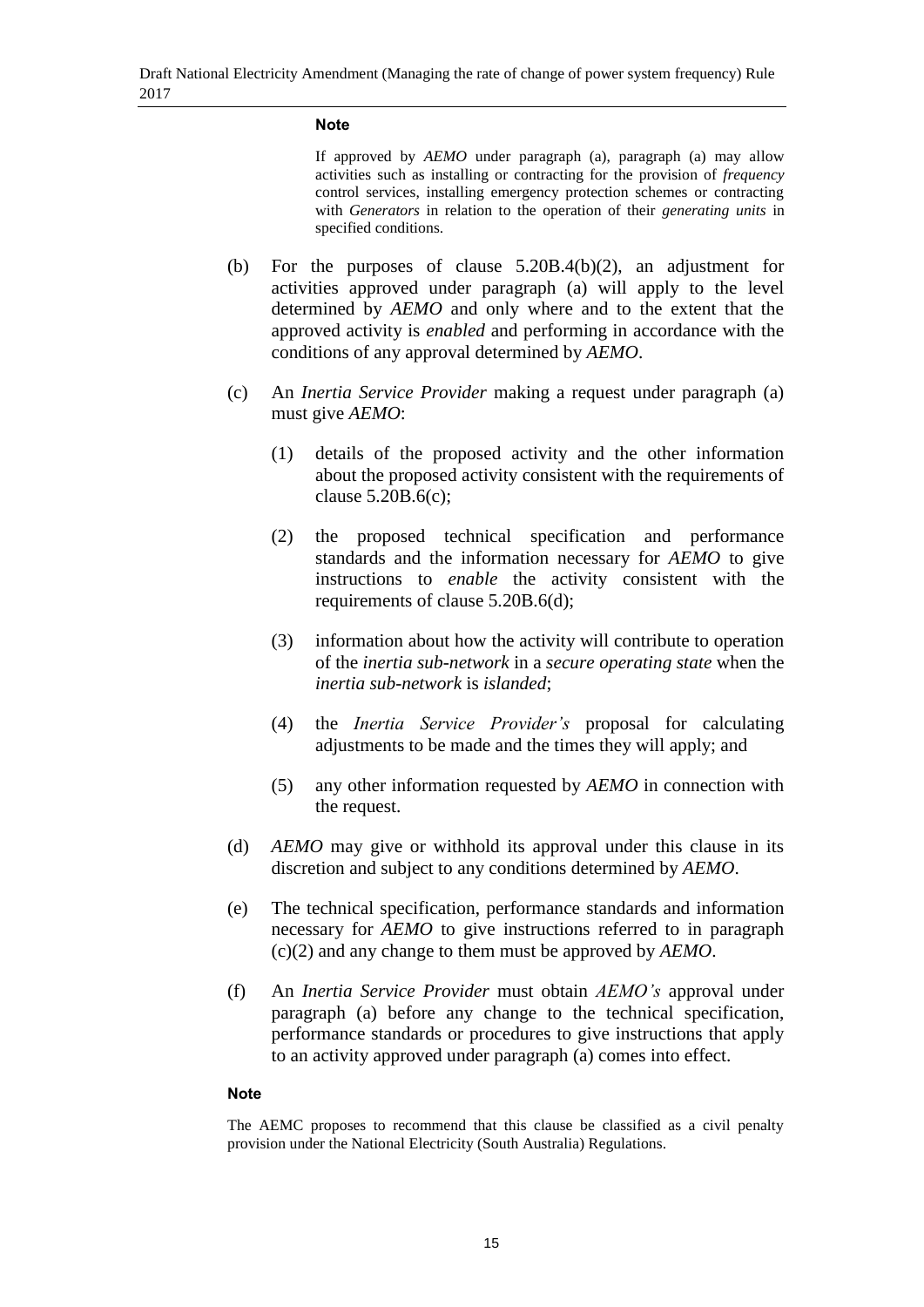### **5.20B.6 Inertia network services information and approvals**

- (a) An *Inertia Service Provider* required to make *inertia network services* available under clause 5.20B.4(b) must prepare and give to *AEMO* and keep up to date, a schedule setting out:
	- (1) the *inertia network services* available in the *inertia sub-network* and the approved activities (if any) under clause 5.20B.5(a); and
	- (2) the *Inertia Service Provider's* proposed order of priority for the *inertia network services* and approved activities to be *enabled*.
- (b) Where the *Inertia Service Provider* procures *inertia network services* from a *Generator* provided by means of a *synchronous generating unit* under an *inertia services agreement*, the *Inertia Service Provider* must register the *generating unit* with *AEMO* as an *inertia generating unit* and specify that the *generating unit* may be periodically used to provide *inertia network services* and will not be eligible to set *spot prices* when *constrained on* to provide *inertia* in accordance with clause 3.9.7(c).
- (c) An *Inertia Service Provider* required to make *inertia network services* available under clause 5.20B.4(b) must give to *AEMO* and keep up to date the following details for each *inertia network service*:
	- (1) a description of the *inertia network service*, including:
		- (i) the nature of the *inertia network service*;
		- (ii) the *generating unit* or other *facilities* used to provide the *inertia network service*;
		- (iii) the purpose for which the *inertia network service* is being provided;
		- (iv) the location in the *transmission network* of the *facilities* used to provide the *inertia network service*; and
		- (v) the quantity of *inertia* to be provided when the *inertia network service* is *enabled*; and
	- (2) information about the availability of the *inertia network service*, including:
		- (i) the times when, and the period over which, the *inertia network service* will be available to provide *inertia*; and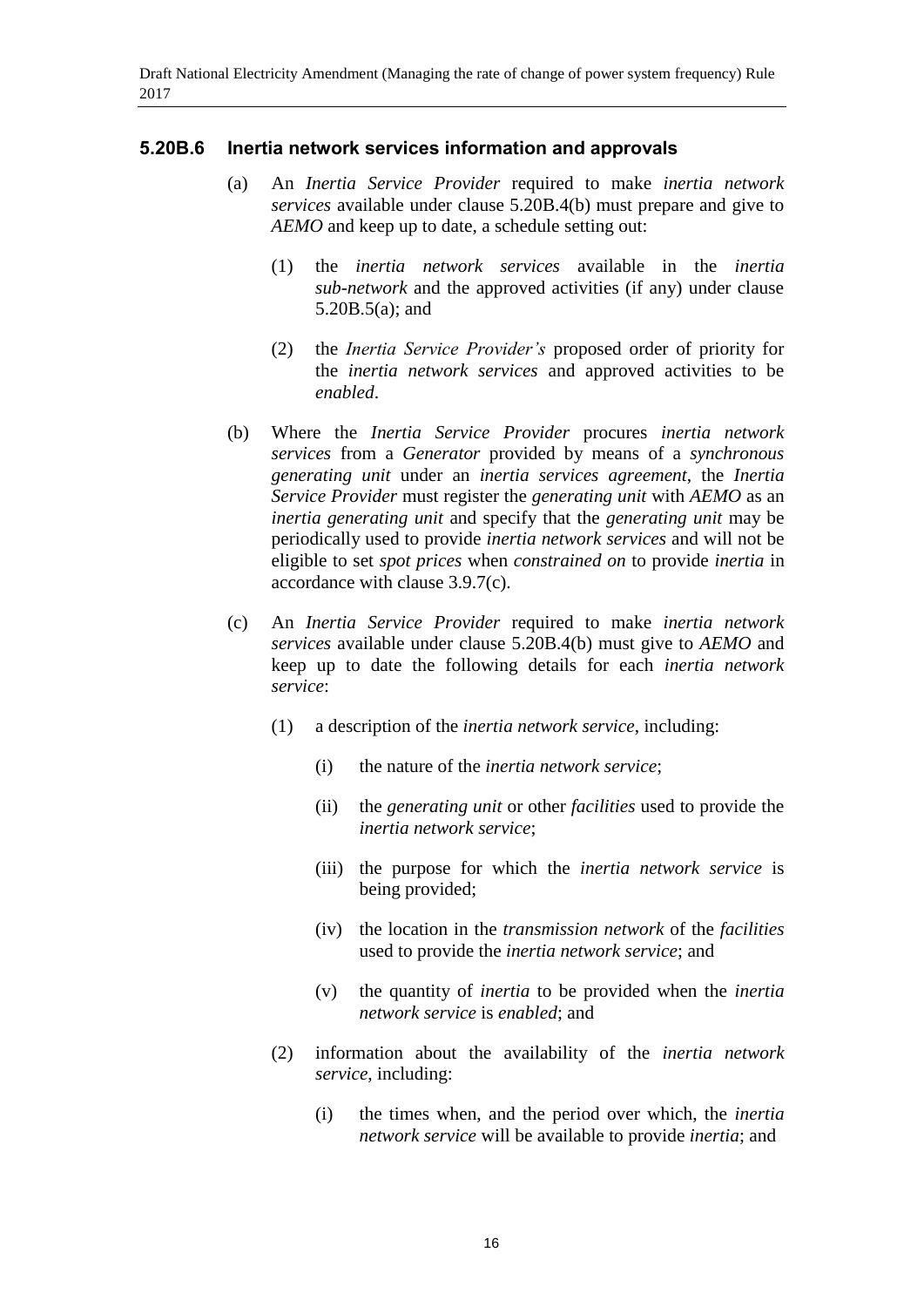- (ii) any possible restrictions on the availability of the *inertia network service*.
- (d) An *Inertia Service Provider* required to make *inertia network services* available under clause 5.20B.4(b) must prepare and submit to *AEMO* for approval under paragraph (e) the following details for each *inertia network service*:
	- (1) the technical specification and performance standards for the *inertia network service*; and
	- (2) the information necessary for *AEMO* to give instructions to *enable* or cease the provision of the *inertia network service* including:
		- (i) the period of any notice that has to be given to the provider of the *inertia network service* for it to be *enabled*;
		- (ii) the response time to any instruction for the *inertia network service* to be *enabled* or to cease being provided; and
		- (iii) communication protocols between it, *AEMO* and the *Registered Participants* that provide *inertia network services*.
- (e) The technical specification, performance standards and information necessary for *AEMO* to give instructions referred to in paragraph (d) and any change to them must be consistent with the *Rules* and approved by *AEMO*.
- (f) An *Inertia Service Provider* must ensure that *AEMO'*s approval is obtained under paragraph (e) before the *inertia network service* is first made available and in the case of a change, before the change comes into effect.

#### **Note**

The AEMC proposes to recommend that this clause be classified as a civil penalty provision under the National Electricity (South Australia) Regulations.

- (g) *AEMO* must within 20 *business days* following the receipt of a request for approval under paragraph (e) respond to the *Inertia Service Provider* stating whether it gives its approval. If *AEMO* does not notify its approval to the *Inertia Service Provider* within that time, *AEMO* is taken to have not approved.
- (h) If *AEMO* does not approve the matters in a request for approval under paragraph (e):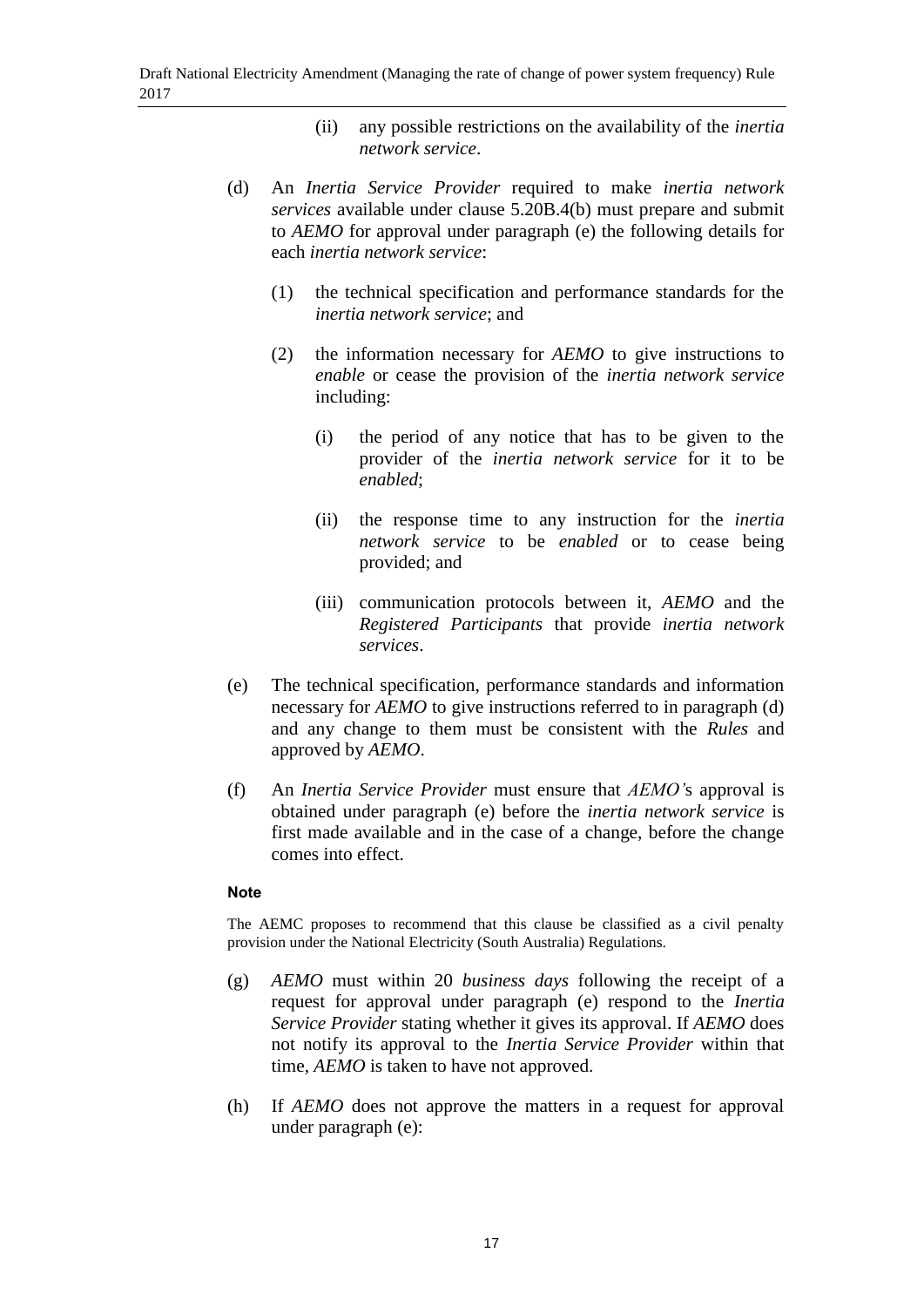- (1) *AEMO* must tell the *Inertia Service Provider* its concerns and may advise the *Inertia Service Provider* of the changes *AEMO* requires to be made; and
- (2) the *Inertia Service Provider* must amend its request to address the concerns identified by *AEMO* and submit to *AEMO* a new request for approval.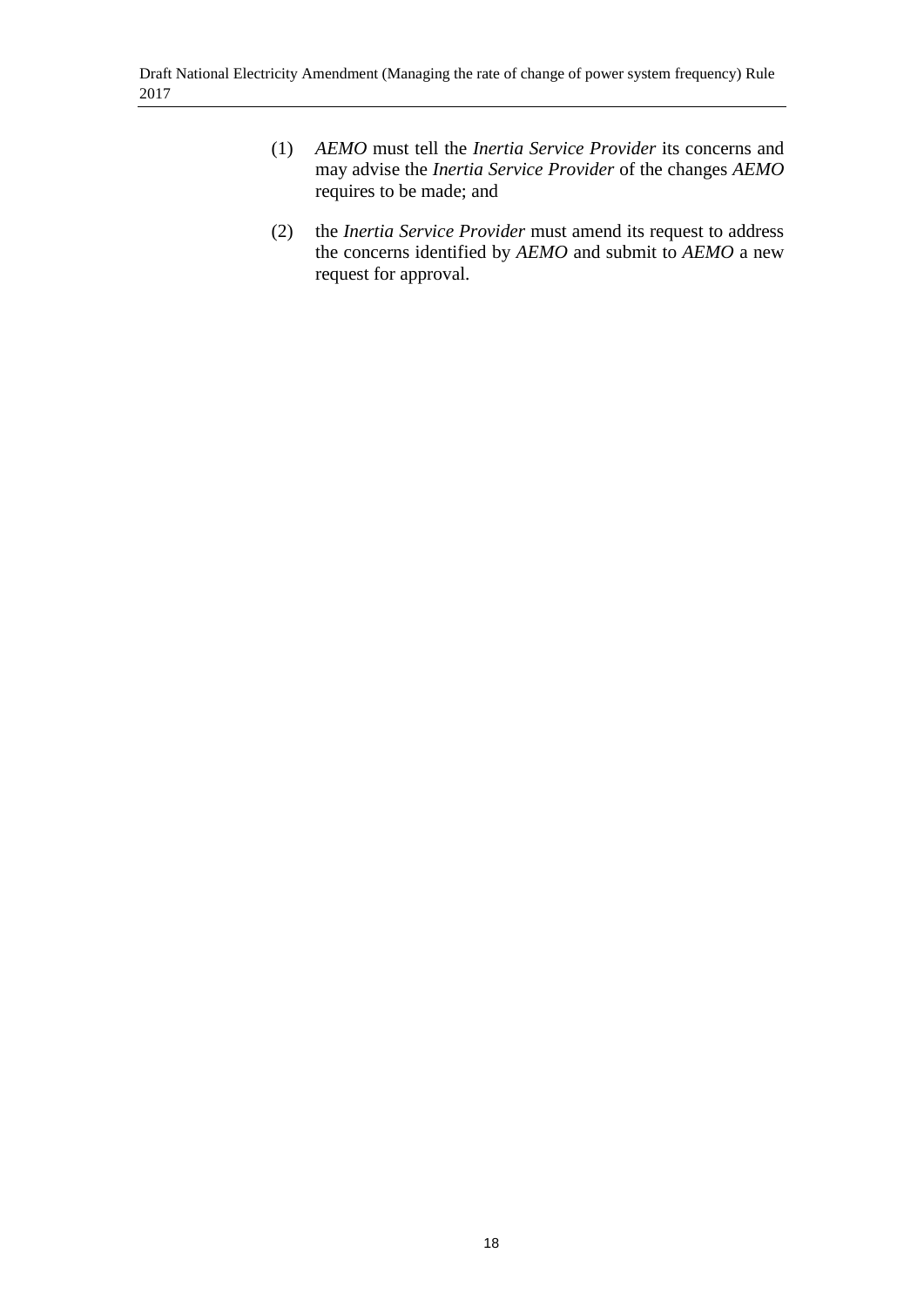### **Schedule 4 Amendment to the National Electricity Rules**

[\(6\)](#page-1-3)

### **[1] Chapter 10 New Definitions**

In Chapter 10, insert the following new definitions in alphabetical order:

### *inertia*

Contribution to the capability of the *power system* to resist changes in *frequency* in response to a *contingency event* by means of an inertial response from a *generating unit* or *network element* that is electro-magnetically coupled with the *power system* and *synchronised* to the *frequency* of the *power system*.

### *inertia generating unit*

A *generating unit* registered with *AEMO* under clause 5.20B.6(a).

#### *inertia network service*

A service for the provision of *inertia* to a *transmission system*.

### *inertia requirements*

The *minimum threshold level of inertia* and the *secure operating level of inertia* .

### *inertia requirements procedure*

Procedure published by *AEMO* under clause 5.20B.2(b).

### *Inertia Service Provider*

The *Inertia Service Provider* for an *inertia sub-network* as determined under clause 5.20B.4(a).

#### *inertia services agreement*

An agreement under which a person agrees to provide one or more *inertia network services* to an *Inertia Service Provider* or to undertake an activity approved by *AEMO* under clause 5.20B.5(a).

#### *inertia shortfall*

A shortfall in the level of *inertia* typically provided in an *inertia sub-network* (having regard to typical patterns of *dispatched generation* in *central dispatch*) compared to the *secure operating level of inertia* most recently determined by *AEMO* for the *inertia sub-network*.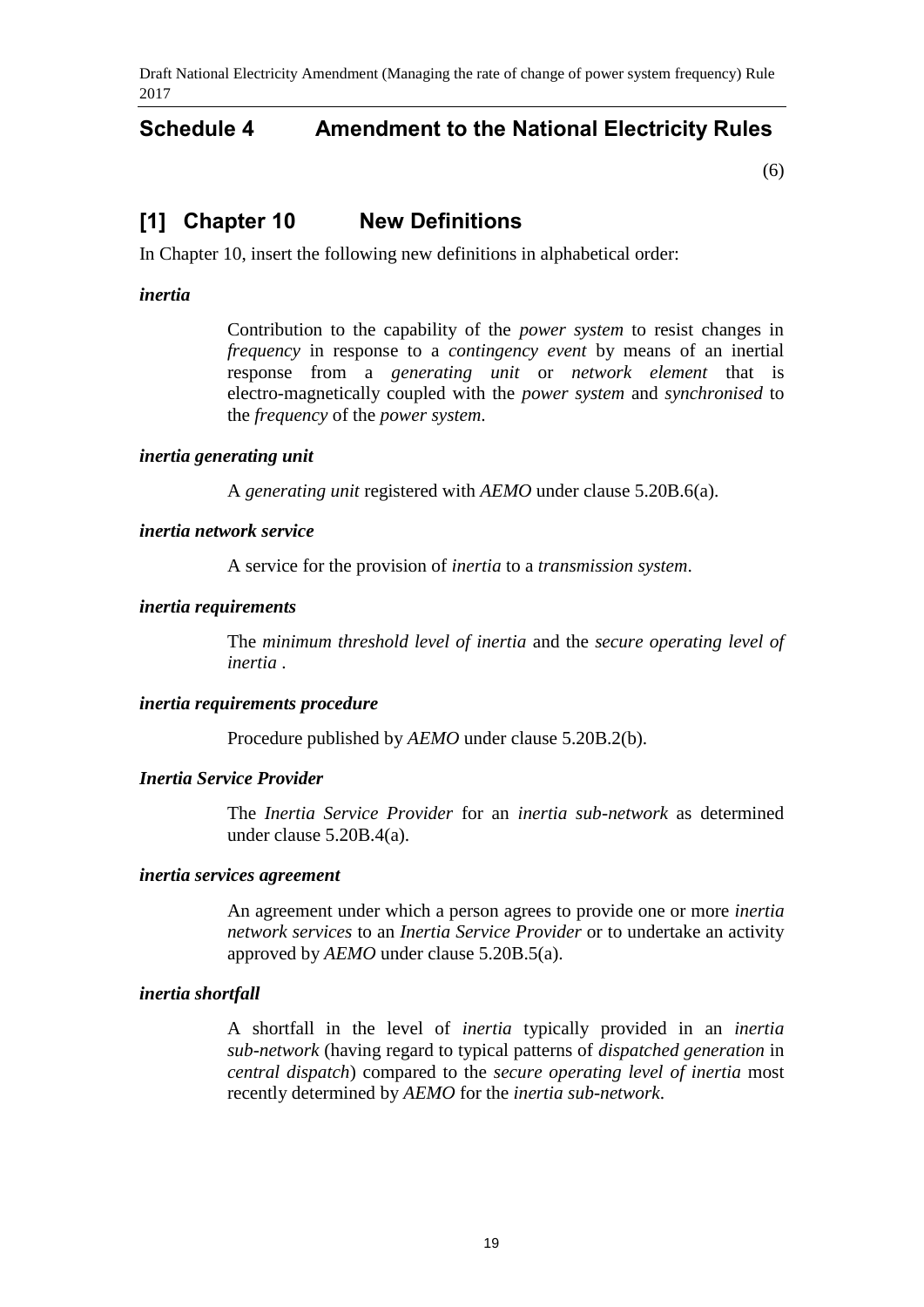### *inertia sub-network*

A part of the *national grid* determined by *AEMO* in accordance with clause 5.20B.1.

### *inertia support payment*

A payment by a *Transmission Network Service Provider* made under an *inertia services agreement* where:

- (a) the payment is made for *inertia network services* procured by the *Transmission Network Service Provider* in its capacity as an *Inertia Service Provider* to satisfy an obligation under clause 5.20B.4 or for undertaking an activity approved by *AEMO* under clause 5.20B.5(a); and
- (b) the *inertia network services* are provided, or the approved activity is undertaken, in accordance with:
	- (1) applicable technical specifications and performance standards approved by *AEMO*; and
	- (2) in the case of an activity approved by *AEMO* under clause 5.20B.5(a), any conditions of that approval.

### *islanded, islanding*

In relation to an *inertia sub-network* or a combination of two or more *inertia sub-networks*, temporary loss of *connection* to adjacent *transmission systems*.

### *minimum threshold level of inertia*

For an *inertia sub-network*, the minimum level of *inertia* determined by *AEMO* under clause 5.20B.2.

#### *secure operating level of inertia*

For an *inertia sub-network*, the minimum level of *inertia* determined by *AEMO* under clause 5.20B.2.

### **[2] Chapter 10 Substituted Definitions**

In Chapter 10, substitute the following definitions:

#### *constrained on*

In respect of a *generating unit*, the state where, due to a *constraint* on a *network* or in order to provide *inertia network services* under an *inertia services agreement*, the output of that *generating unit* is limited above the level to which it would otherwise have been *dispatched* by *AEMO* on the basis of its *dispatch offer*.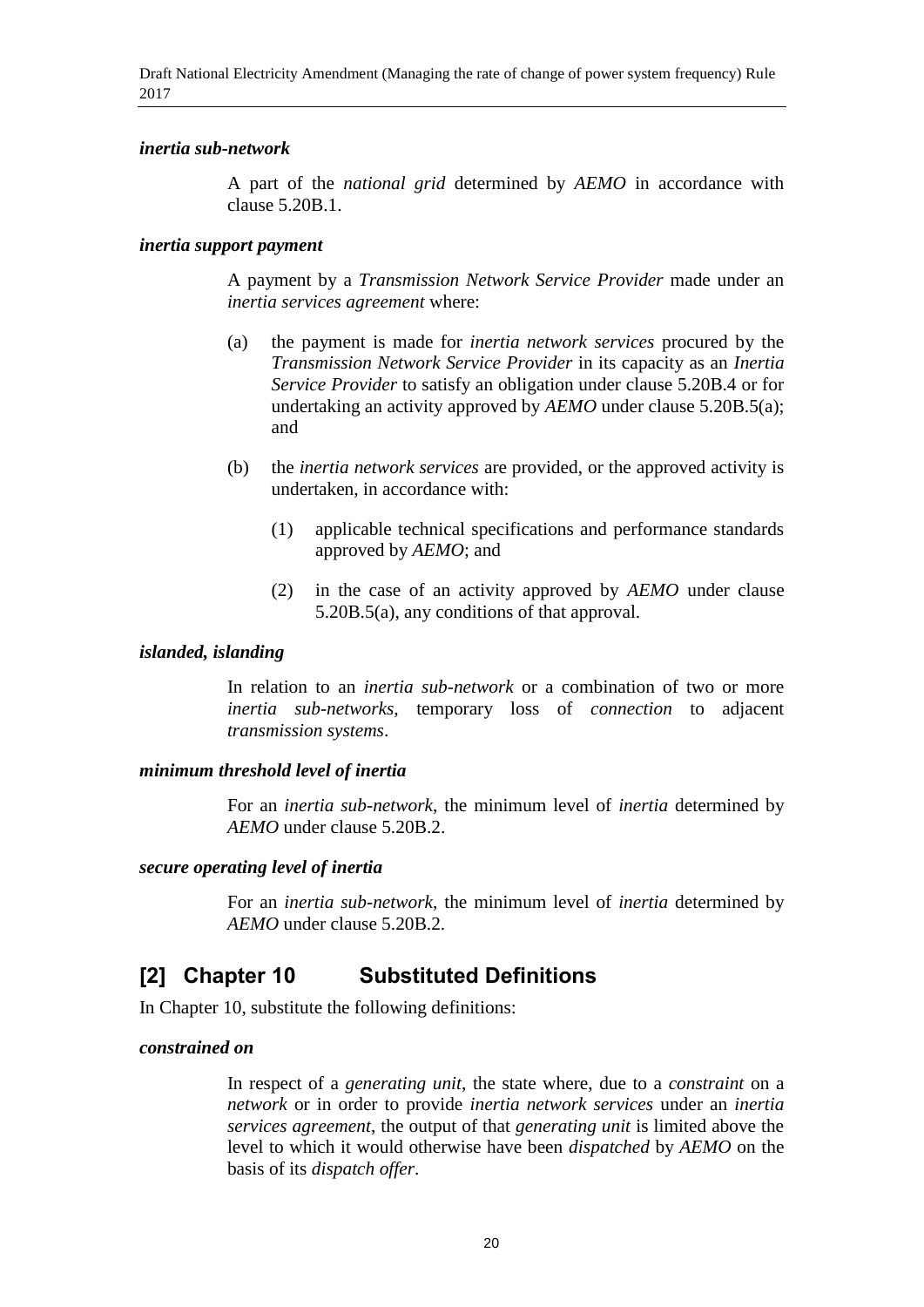### *dispatch*

The act of initiating or enabling all or part of the response specified in a *dispatch bid*, *dispatch offer* or *market ancillary service offer* in respect of a *scheduled generating unit*, *semi-scheduled generating unit*, a *scheduled load*, a *scheduled network service*, an *ancillary service generating unit* or an *ancillary service load* in accordance with rule 3.8, or a *direction* or operation of capacity the subject of a *reserve contract* or an instruction under an *ancillary services agreement* or to *enable* an *inertia network service* as appropriate.

### *enabled, enable*

A *market ancillary service* is enabled when *AEMO* has selected the relevant *generating unit* or *load* for the provision of the *market ancillary service* and has notified the relevant *Market Participant* accordingly

An *inertia network service* is enabled when *AEMO* has selected the relevant *inertia network service* and it is providing *inertia* to an *inertia sub-network*.

An activity approved by *AEMO* under clause 5.20B.5(a) is enabled when *AEMO* has selected the relevant activity and it is performing and available in accordance with any conditions of that approval.

#### *network element*

A single identifiable major component of a *transmission system* or *distribution system* involving:

- (a) an individual *transmission* or *distribution* circuit or a phase of that circuit; or
- (b) a major item of apparatus or equipment associated with the function or operation of a *transmission line*, *distribution line* or an associated *substation* or *switchyard* which may include *transformers*, circuit breakers, *synchronous condensors*, *reactive plant* and *monitoring equipment* and control equipment.

#### *network support payment*

An *inertia support payment* and a payment by a *Transmission Network Service Provider* to:

- (a) any *Generator* providing *network* support services in accordance with rule 5.3A.12; or
- (b) any other person providing a *network* support service that is an alternative to *network augmentation*.

#### *Non-market ancillary service or NMAS*

Any of the following services: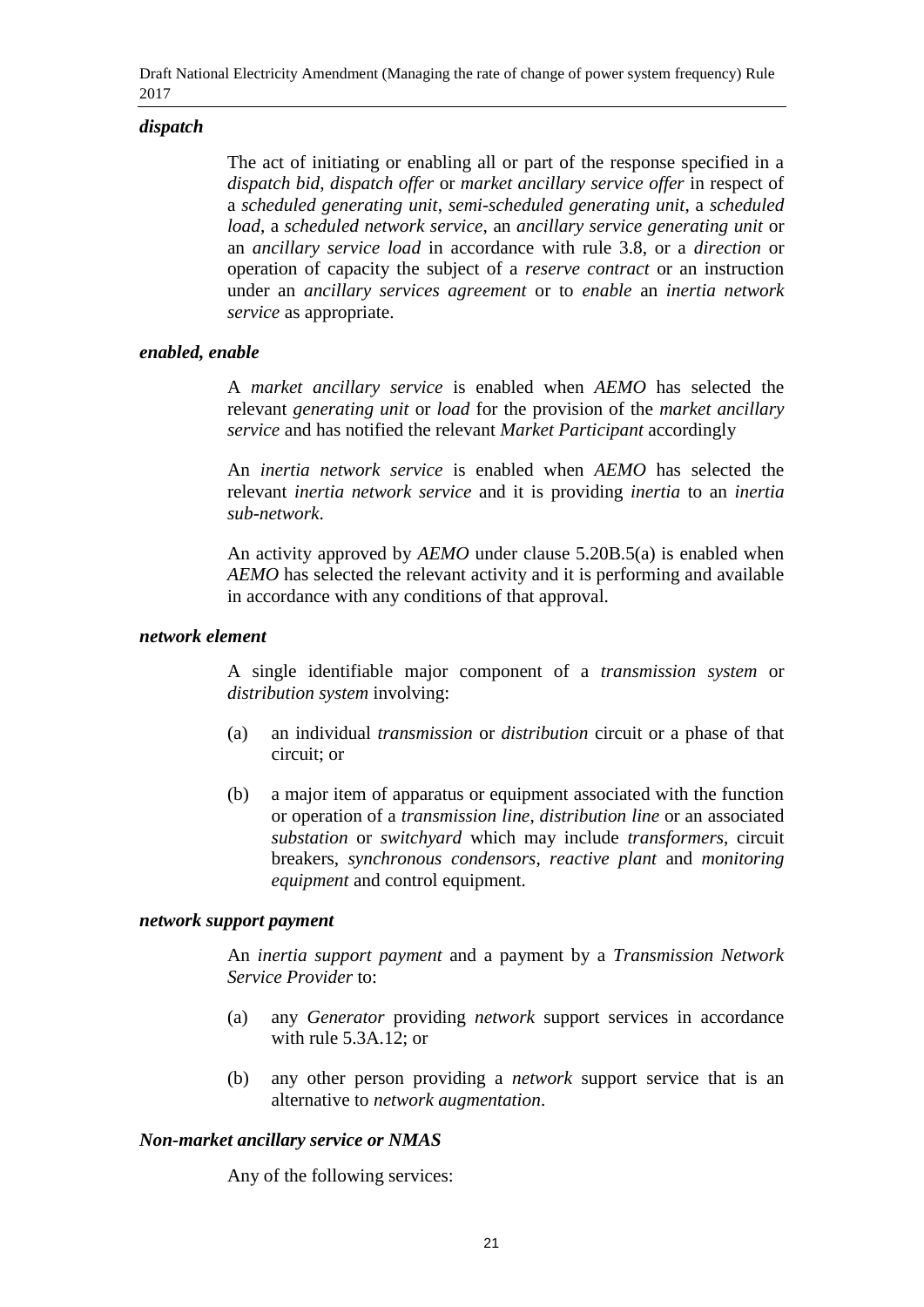- (a) *network support and control ancillary services* and other services acquired by *Transmission Network Service Providers* under *connection agreements* or *network support agreements* to meet the service standards linked to the technical requirements of schedule 5.1 or in *applicable regulatory instruments* (but to avoid doubt, excluding *inertia network services*); and
- (b) *system restart ancillary services* and *network support and control ancillary services* acquired by *AEMO* under *ancillary services agreements*.

### *synchronous condensors*

Apparatus or equipment similar in construction to a *generating unit* of the *synchronous generator* category, which operates at the equivalent speed of the *frequency* of the *power system*.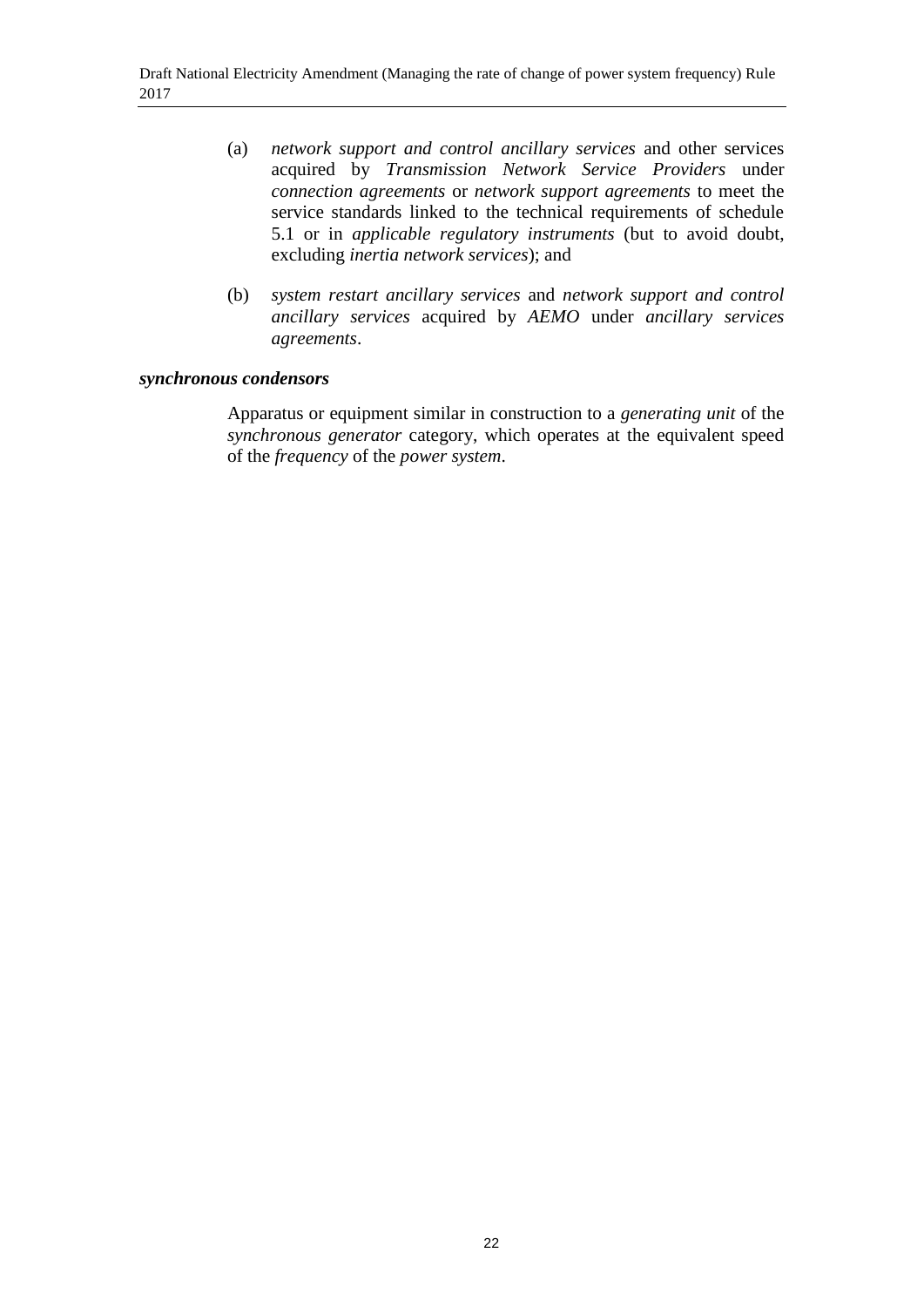### <span id="page-22-0"></span>**Schedule 5 Savings and Transitional Amendments to the National Electricity Rules**

[\(Schedule 5\)](#page-22-0)

## **[1] Chapter 11 Savings and Transitional Amendments to the National Electricity Rules**

In Chapter 11, after Part ZZZ insert:

### **Part ZZZ[x] Inertia Arrangements**

### **11.99 Rules consequential on the making of the National Electricity Amendment ([Title]) Rule 2017**

### **11.99.1 Definitions**

(a) In this rule 11.99:

**Amending Rule** means the National Electricity Amendment ([Title]) Rule 2017.

**commencement date** means the date of commencement of Schedule [x] of the Amending Rule.

**new Chapter 10** means Chapter 10 as amended by the Amending Rule.

(b) Italicised terms used in this rule 11.99 have the same meaning as in new Chapter 10.

### **11.99.2 Inertia sub-networks**

On the commencement date, *AEMO* is taken to have determined *inertia sub-networks* having the same boundaries as the boundaries of each *region* on that date.

### **11.99.3 Inertia requirements procedure**

- (a) For clause 5.20B.2(b), *AEMO* must develop and publish the *inertia requirements procedure* within 6 months of the commencement date.
- (b) *AEMO* is not required to comply with the *Rules consultation procedures* for the purposes of paragraph (a).
- (c) *AEMO* must within 2 years of the commencement date, review the *inertia requirements procedure* developed under paragraph (a) and in doing so must comply with the *Rules consultation procedures*.